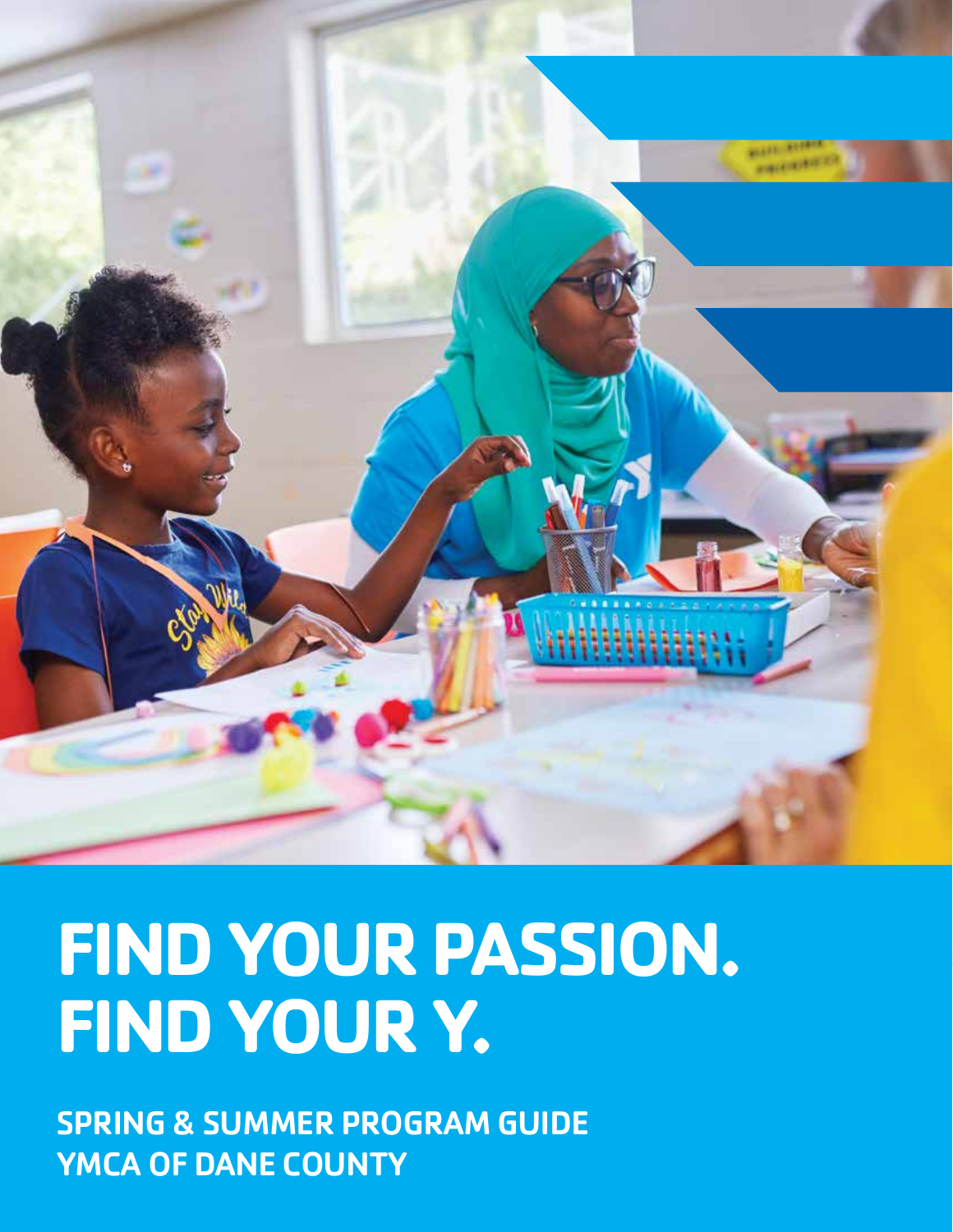# WELCOME TO THE Y

# BUILDING HOURS

#### Standard Hours (Labor Day-Memorial Day)

Monday-Friday, 5:00 am-9:00 pm Saturday, 6:00 am-5:00 pm Sunday, 9:00 am-5:00 pm

#### SESSION DATES

Spring: April 11-May 29 Summer 1: May 30-July 17 Summer 2: July 18-September 4

# REGISTRATION DATES

Members: March 14 Non-Members: March 28

#### BE A MEMBER; BECOME A DONOR

Learn about our mission based, community focused programs. Join our cause at ymcadane.org.

# REGISTER ONLINE OR IN PERSON

To enroll in programs shown in this guide go to ymcadane.org, or visit any YMCA of Dane County location.

| <b>MEMBERSHIP TYPE</b>         | <b>ANNUAL MONTHLY</b> | <b>DAY PASS</b> |
|--------------------------------|-----------------------|-----------------|
| Youth (Ages Under 19)          | \$20                  | \$8             |
| Young Adult (Ages 19-35)       | \$40                  | \$12            |
| Adult (Ages 36-59)             | \$48                  | \$15            |
| <b>Family (Same residence)</b> | \$68                  | \$20            |
| Senior Adult (Ages 60+)        | \$44                  | \$8             |
| Senior Plus One (Ages 60+)     | \$61                  |                 |

### DISCOUNTED MEMBER PRICES

To receive member prices on programs, your membership must be active for the entire session. Memberships on hold are not considered active.

# WHEN YOU JOIN THE Y, YOUR MEMBERSHIP INCLUDES:

- Free Wellness Consultation
- 100+ free group exercise classes weekly
- Free drop-in child care while you work out
- Virtual Y featuring live streaming classes with your favorite instructors
- YMCA360 for hundreds of on-demand fitness, sports and family classes
- Full access to all three Dane County locations
- Six Free Day Passes per year to share
- Friendly, caring staff to help you at anytime
- Open gym, swim, basketball and racquetball
- State-of-the-art exercise equipment
- Discounted program fees
- Guest privileges at many YMCAs nationwide
- Support a nonprofit in your community

#### CODE OF CONDUCT & FACILITY AGE USAGE

Find all of our policies at ymcadane.org/policies.

### MILITARY & VA DISCOUNTS

We proudly support our military and our veterans. Contact any location for more information.



Everyone can afford to be a member of our Y. Our expanded financial assistance program makes membership to our family affordable for all. Apply for financial assistance at any of our branches. Donations to our Annual Campaign provide need-based subsidies for memberships and programs.

|         | People Living in your Household |     | 2   | 3   | 4   | 5   | 6+  |
|---------|---------------------------------|-----|-----|-----|-----|-----|-----|
|         | \$0-\$10,000                    | 85% | 85% | 85% | 85% | 85% | 85% |
|         | \$10,001-\$15,000               | 85% | 85% | 85% | 85% | 85% | 85% |
| ω       | \$15,001-\$20,000               | 60% | 85% | 85% | 85% | 85% | 85% |
| Incom   | \$20,001-\$25,000               | 50% | 70% | 85% | 85% | 85% | 85% |
|         | \$25,001-\$30,000               | 40% | 60% | 70% | 85% | 85% | 85% |
|         | \$30,001-\$35,000               | 30% | 50% | 60% | 70% | 85% | 85% |
| usehold | \$35,001-\$40,000               | 0%  | 40% | 50% | 60% | 70% | 85% |
| ٥       | \$40,001-\$45,000               | 0%  | 30% | 40% | 50% | 60% | 70% |
| I       | \$45,001-\$50,000               | 0%  | 0%  | 30% | 40% | 50% | 60% |
| E,      | \$50,001-\$55,000               | 0%  | 0%  | 0%  | 30% | 40% | 50% |
| ۹       | \$55,001-\$60,000               | 0%  | 0%  | 0%  | 0%  | 30% | 40% |
|         | \$60,001-\$65,000               | 0%  | 0%  | 0%  | 0%  | 0%  | 30% |
|         | $$65,001+$                      | 0%  | 0%  | 0%  | 0%  | 0%  | 0%  |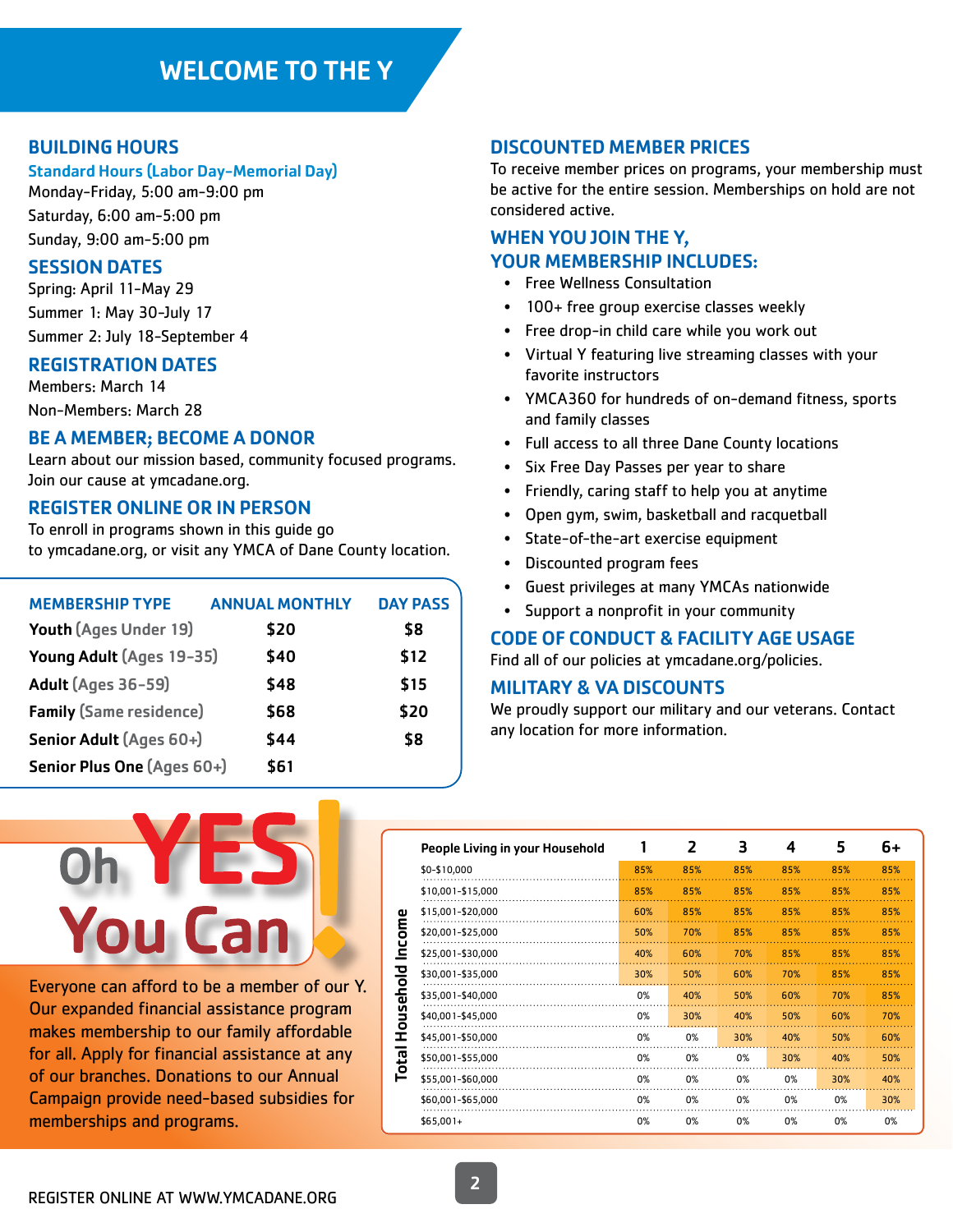# YMCA EVENTS

# EASTER EGG-STRAVAGANZA

# EGG HUNT (FREE & OPEN TO THE COMMUNITY)

East

# April 9 | 12:00 pm

Join us for a FREE community egg hunt. Dress for the weather, and bring a basket and your camera for photos with the bunny.

#### BUNNY BREAKFAST

Free members-only event! Enjoy a yummy pancake breakfast and take pictures with the Easter Bunny. Sun Prairie April 10 | 9:30-11:00 am **West** April 8 | 5:30-7:00 pm (Breakfast for dinner!)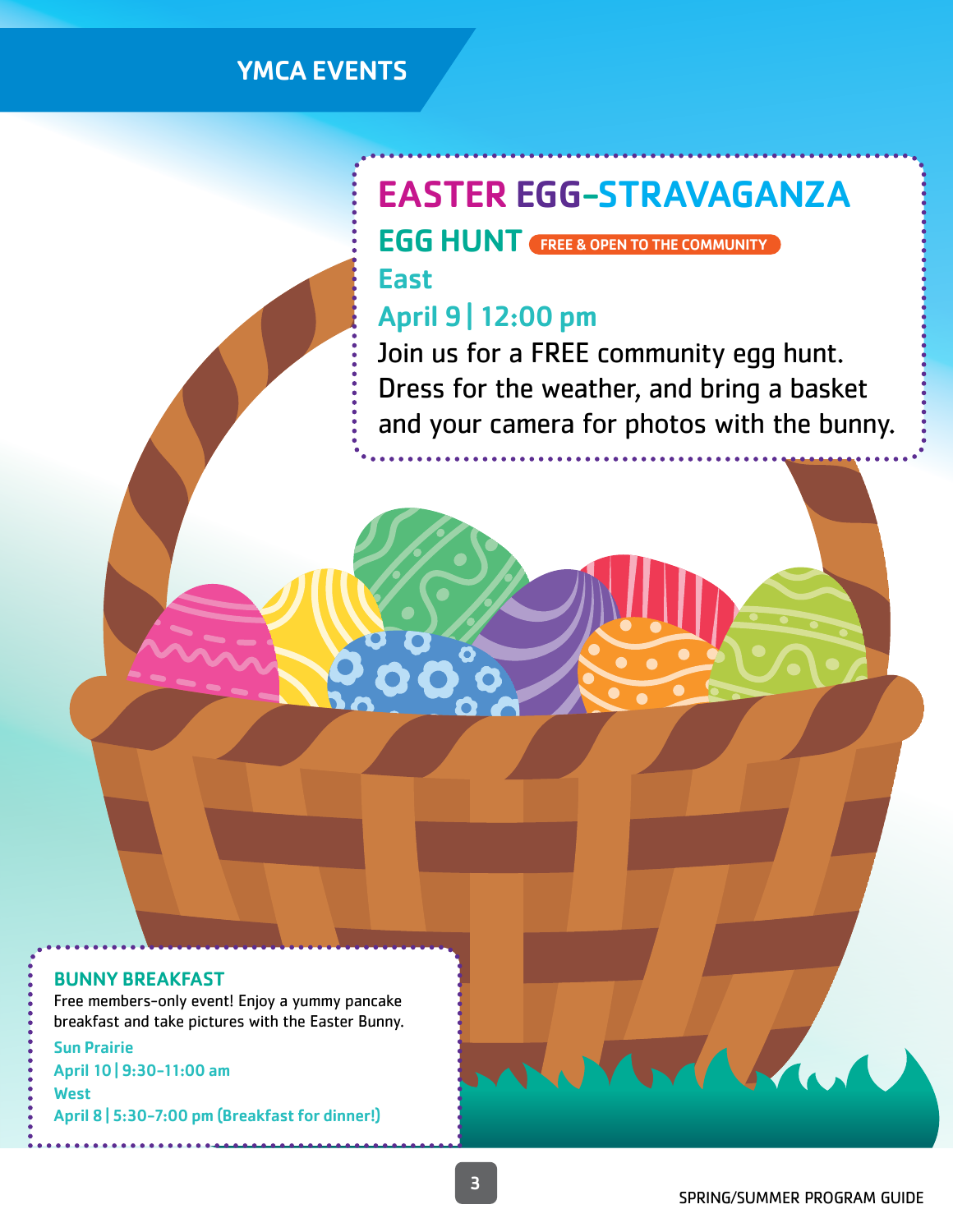# EARLY CHILDHOOD EDUCATION

#### Ages 2-5

We strive to meet the developmental needs of each individual child by working in partnership with their families. We use the Creative Curriculum, a hands-on, play-based approach to learning. Children are immersed in high-quality learning in a safe, nurturing and welcoming environment. We will promote the Y's four core values of caring, honesty, respect and responsibility through our actions and words.

#### Sun Prairie

M-F Age 2½-5 7:00 am-5:30 pm 2½ years Program Price \$1,110/month Discounted Member Price \$1,010/month 3-5 years Program Price \$1,075/month Discounted Member Price \$970/month

# For more information or to schedule a tour:

Sun Prairie YMCA

Sarah Peppas 608 478 4307

| East/West<br>M-F                            | Age $2\frac{1}{2}$ -5 | $7:00$ am $-5:30$ pm |  |
|---------------------------------------------|-----------------------|----------------------|--|
| 2 years                                     |                       |                      |  |
| Program Price                               |                       | \$1,340/month        |  |
| Discounted Member Price                     |                       | \$1,230/month        |  |
| 3-5 years                                   |                       |                      |  |
| <b>Program Price</b>                        |                       | \$1,290/month        |  |
| <b>Discounted Member Price</b>              |                       | \$1,190/month        |  |
| For more information or to schedule a tour: |                       |                      |  |

West YMCA East YMCA Lindsay Flanagan Jean Stube 608 906 8808 608 906 8657



# 4-YEAR-OLD KINDERGARTEN (4K)

# Age 4+

Our 4K program is a community-based kindergarten program for four-year-old children eligible for the Madison, Oregon, Sun Prairie and Verona school districts, classes are held at each YMCA branch for Madison and Sun Prairie. The Oregon School District classes are held at Netherwood Knoll Elementary and Verona Area School District classes are held at Stoner Prairie Elementary. Families need to enroll children through the school district.

# 4K WRAP CARE

Ages 4-5

If your child is enrolled in one of the Y's 4K programs (placement and registration is managed by area school districts), and you need child care before and after 4K, we offer wrap care at select locations through our licensed preschool program. Current 4K sites offering wrap care include: Madison—East and West YMCAs; Sun Prairie—Sun Prairie YMCA.

Our programs are state-licensed, and Madison sites are cityaccredited. All sites accept Wisconsin Shares, and Madison sites accept city funding.

#### Sun Prairie

| Program Price                          | \$745/month |
|----------------------------------------|-------------|
| <b>Discounted Member Price</b>         | \$695/month |
| East/West                              |             |
| Program Price                          | \$825/month |
| <b>Discounted Member Price</b>         | \$795/month |
| West pricing includes swimming lessons |             |

REGISTER ONLINE AT WWW.YMCADANE.ORG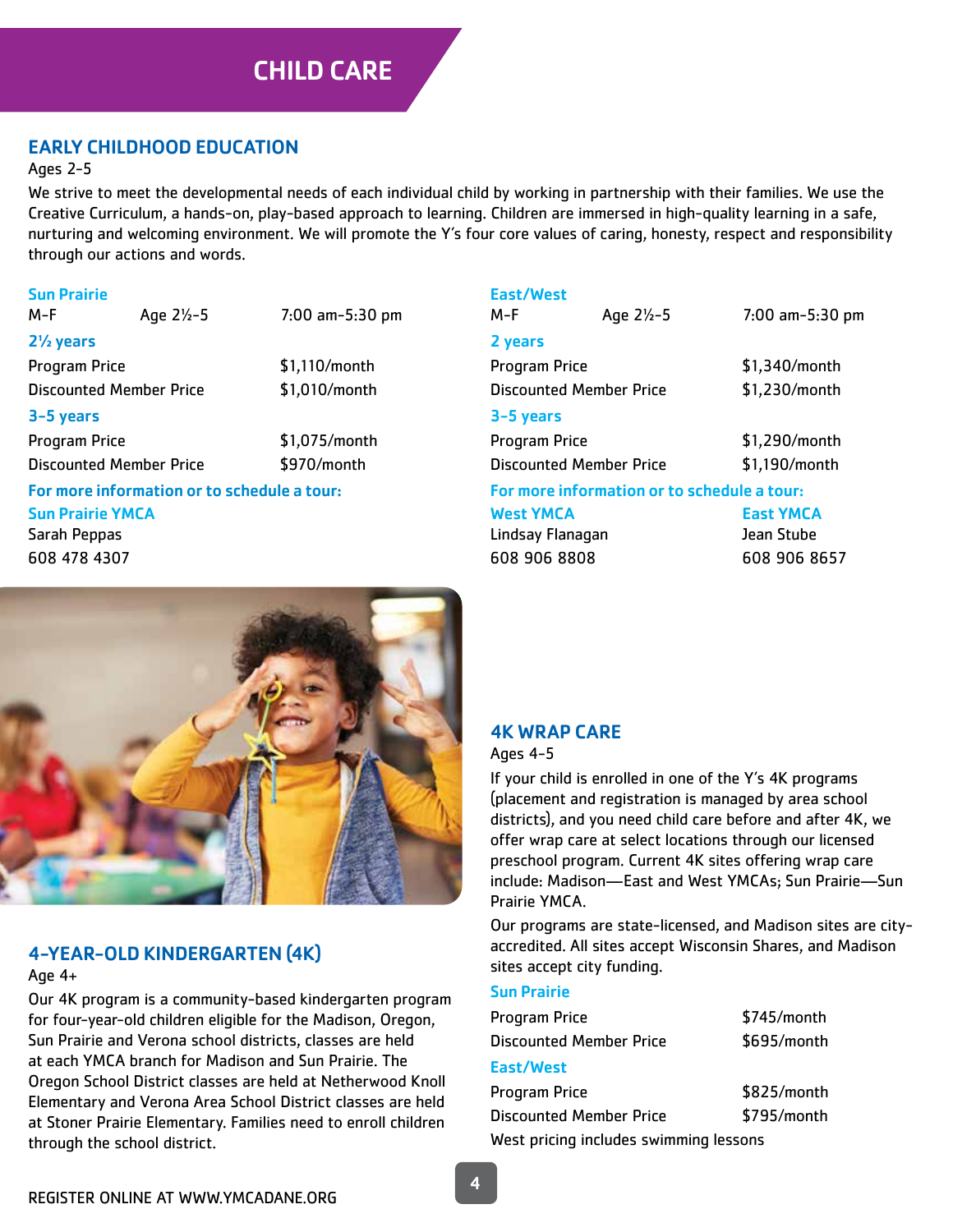# CHILD CARE

# SCHOOL AGE CHILD CARE

#### Ages 5-13

Many families have caregivers with work days that start before school or end after school ends for the day. The Y is there to support working families with Before and After School Child Care in dozens of area elementary schools. Our programs offer a combination of free choice and structured activities including arts & crafts, exploration, service learning, healthy activity, homework support, character development and conflict resolution. Like everything we do, our child care programs are



built upon our four core values of caring, honesty, respect and responsibility. Our programs and staff are state-licensed, and Madison sites are city-accredited. All sites accept Wisconsin Shares, and Madison sites accept city funding.

Options include:

- Before School Care: Sun Prairie location opens at 6:30 am; Madison locations begin at 7:00 am.
- After School Care: Programs start when school releases and end at 6:00 pm, including on scheduled early-release days.
- Verona Late Start Care: Available at Verona locations to accommodate the late-start school schedule; runs 7:00-9:15 am.

Program Price \$410/month Discounted Member Price \$340/month

#### EAST MADISON AREA

Madison Metropolitan School District Elvehjem Elementary Kennedy Elementary Schenk Elementary Gompers Elementary

#### McFarland School District Conrad Elvehjem Elementary

# Monona Grove School District

Cottage Grove Elementary Winnequah Elementary

#### **Contact**

Aaron Krigbaum akrigbaum@ymcadane.org 608 906 8656



#### SUN PRAIRIE AREA

DeForest Area School District Eagle Point Elementary Windsor Elementary

Marshall School District Marshall Elementary

# Sun Prairie Area School District

Creekside Elementary

Eastside Elementary, (also serves Northside Elementary and Bird Elementary) Horizon Elementary Meadow View Elementary Royal Oaks Elementary Westside Elementary Token Springs Elementary

#### **Contact**

Seth Brody sbrody@ymcadane.org 608 837 4310

# Infant Child Care One year-old Child Care

Coming soon to East!

#### WEST MADISON AREA

Madison Metropolitan School District Huegel Elementary Olson Elementary

Middleton-Cross Plains Area School **District** 

Northside Elementary Pope Farm Elementary Sauk Trail Elementary Sunset Ridge Elementary

#### Verona Area School District

Country View Elementary Glacier Edge Elementary New Century/International School Stoner Prairie Elementary Sugar Creek Elementary

#### **Contact**

Lisa Rheineck lrheineck@ymcadane.org 608 906 8812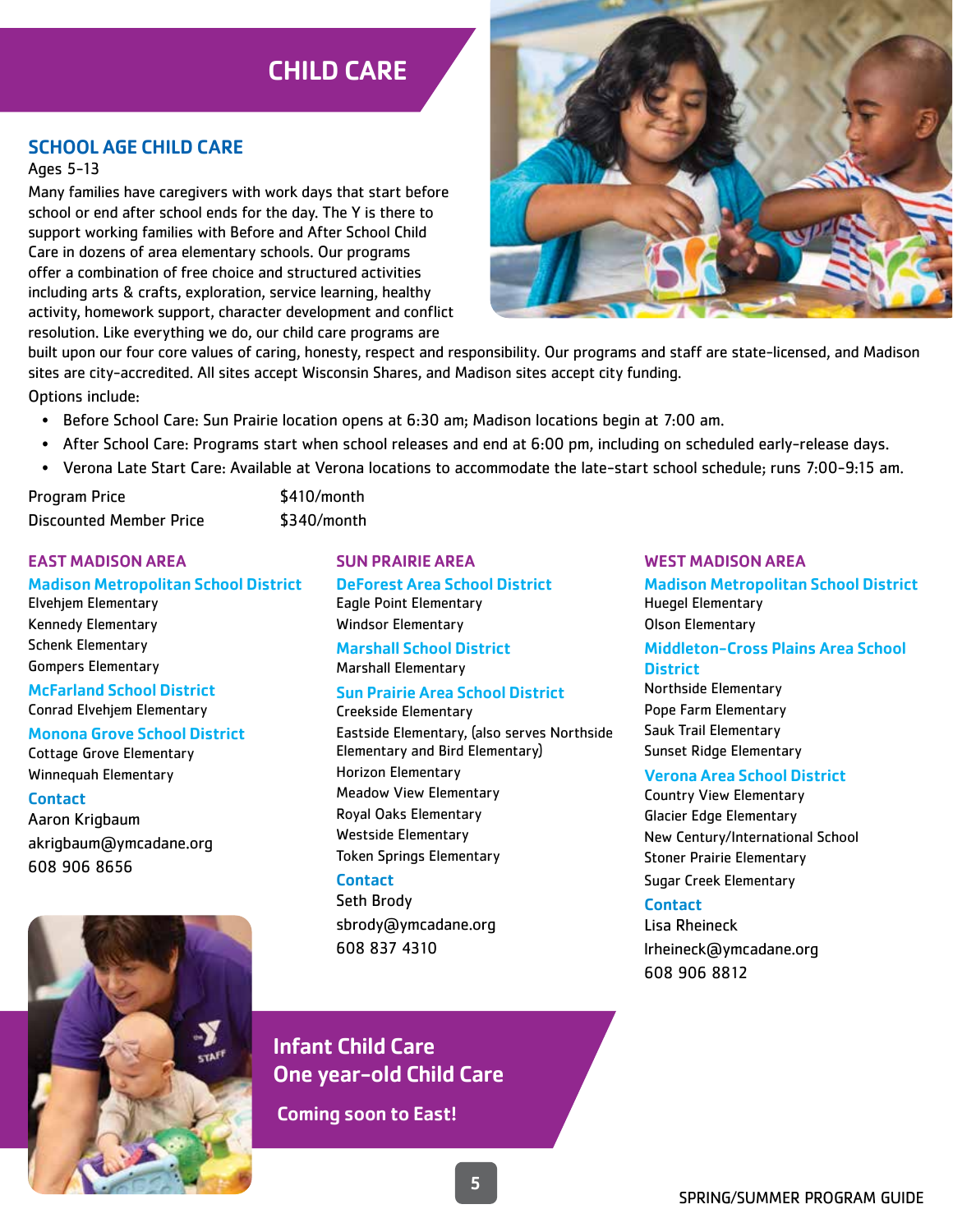# PRESCHOOL SPORTS OF ALL SORTS

#### Ages 3-4

Participants learn basic skills in sports and games such as gymnastics, soccer and t-ball and focus on teamwork and sportsmanship.

# April 11-May 29

| <b>May 30-July 17</b>          |      |  |  |  |
|--------------------------------|------|--|--|--|
|                                |      |  |  |  |
| $3:00 - 3:30$ pm               |      |  |  |  |
|                                |      |  |  |  |
| $9:30-10:00$ am                |      |  |  |  |
|                                |      |  |  |  |
| $3:00 - 3:30$ pm               |      |  |  |  |
|                                | \$52 |  |  |  |
| <b>Discounted Member Price</b> | \$26 |  |  |  |
|                                |      |  |  |  |

# T-BALL SKILLS SPRING TRAINING

Ages 4-6

Your child will learn the fundamentals of t-ball in preparation for summer t-ball leagues.

# April 11-May 29

| <b>East</b>             |                                          |      |
|-------------------------|------------------------------------------|------|
| TН                      | 5:00-5:45 pm                             |      |
|                         | <b>Sun Prairie: Northside Elementary</b> |      |
| TU                      | 5:00-5:45 pm                             |      |
|                         | <b>West: Huegel-Jamestown Park</b>       |      |
| TН                      | $5:00 - 5:45$ pm                         |      |
| <b>Program Price</b>    |                                          | \$60 |
| Discounted Member Price |                                          | \$٦0 |

# COACH-PITCH LEAGUE

#### Ages 6-8

Players will continue to focus on fundamentals as they step up from the tee to coach-pitch format. Child must have participated in t-ball to play coach-pitch. Game times will rotate weekly. There will be two weeks of practices followed by five weeks of games. Teams may practice once during the week with games played on Saturday mornings. Players receive a team t-shirt, and volunteer coaches are needed. East, West and Sun Prairie teams will combine to form a league. Games will be played between all three branches.

| June 4-July 23                    |                   |
|-----------------------------------|-------------------|
| <b>East</b>                       | <b>Game Times</b> |
| SA                                | $9:00/10:00$ am   |
| <b>West: TBA</b>                  | <b>Game Times</b> |
| SA                                | $9:00/10:00$ am   |
| <b>Sun Prairie: Sacred Hearts</b> | <b>Game Times</b> |
| SA                                | $9:00/10:00$ am   |
| Program Price                     | \$60              |
| <b>Discounted Member Price</b>    | \$30              |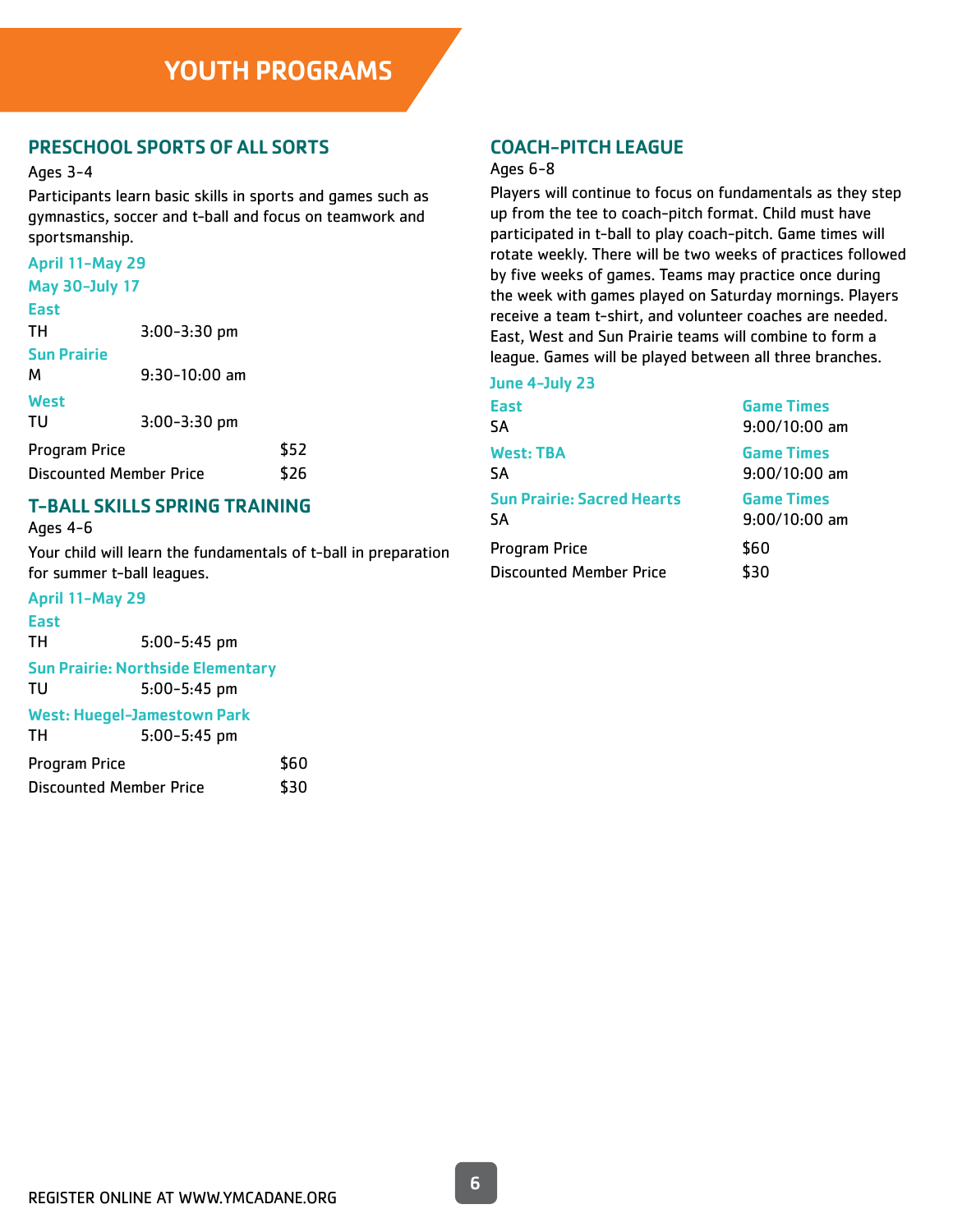# SUN PRAIRIE SPRING TRACK

#### Grades 1-8

This program will help grow the Sun Prairie Track program! Athletes will practice one day a week and compete in three meets during the season. Meets will be Saturday mornings; dates May 7, May 21 & June 4. Additional track programs are available in Marshall. T-shirt included.

#### April 18-June 4

|  |  | Sun Prairie |  |  |
|--|--|-------------|--|--|
|  |  |             |  |  |

| M-TH                           | $6:00 - 7:15$ pm |      |
|--------------------------------|------------------|------|
| Program Price                  |                  | \$70 |
| <b>Discounted Member Price</b> |                  | \$40 |

# BOLTS SUMMER TRACK CLUB

#### Grades 1-8

Participants will train for short and long distance running, hurdles, high jump, triple jump, long jump, discus and shot put and have opportunities to compete in 3-4 Wisconsin Track Club meets(extra fees apply for meets). State and regional meet competition may also be available.

#### June 7-July 29

| <b>Sun Prairie High School</b> |                  |      |  |
|--------------------------------|------------------|------|--|
| TU/TH                          | $6:00 - 7:30$ pm |      |  |
| <b>Program Price</b>           |                  | \$90 |  |
| <b>Discounted Member Price</b> |                  | \$50 |  |
|                                |                  |      |  |

# SPRING NFL FLAG FOOTBALL LEAGUE

#### Grades K-5

Fundamentals, team play, sportsmanship and fun are emphasized, and teams are comprised of no more than 12 players. A NFL reversible jersey and flags are included. Register by April 12 to take advantage of the early bird fee. League schedules and rosters will be sent via email one week prior to the start of the season. Volunteer coaches are needed.

\*East, West and Sun Prairie YMCA leagues may be combined at each grade level depending on enrollment, so locations may vary.

#### April 23-June 11

| <b>East</b> |                                            | <b>Game Times</b>        |
|-------------|--------------------------------------------|--------------------------|
| <b>SA</b>   | Grades K-1                                 | $8:45/9:45$ am/10:45 am  |
| <b>SA</b>   | Grades 2-3                                 | 9:45/10:45/11:45 am      |
| SA          | Grades 4-5                                 | 10:45/11:45 am/12:45 pm  |
|             | <b>Sun Prairie: Patrick Marsh</b>          | <b>Game Times</b>        |
| <b>SA</b>   | Grades K-1                                 | $8:45/9:45$ am/10:45 am  |
| <b>SA</b>   | Grades 2-3                                 | $9:45/10:45$ am/11:45 am |
| <b>SA</b>   | Grades 4-5                                 | 10:45/11:45 am/12:45 pm  |
|             | <b>West: Toki Middle School</b>            | <b>Game Times</b>        |
| <b>SA</b>   | Grades K-1                                 | $8:45/9:45/10:45$ am     |
| <b>SA</b>   | Grades 2-3                                 | $9:45/10:45/11:45$ am    |
| <b>SA</b>   | Grades 4-5                                 | 10:45 am/11:45/12:45 pm  |
|             | Early Dird Desistration, March 1, April 17 |                          |

#### Early Bird Registration: March 1-April 12

| <b>Program Price</b>                       | \$95  |
|--------------------------------------------|-------|
| <b>Discounted Member Price</b>             | \$50  |
| <b>Registration Fee Beginning April 13</b> |       |
| <b>Program Price</b>                       | \$100 |
| <b>Discounted Member Price</b>             | \$55  |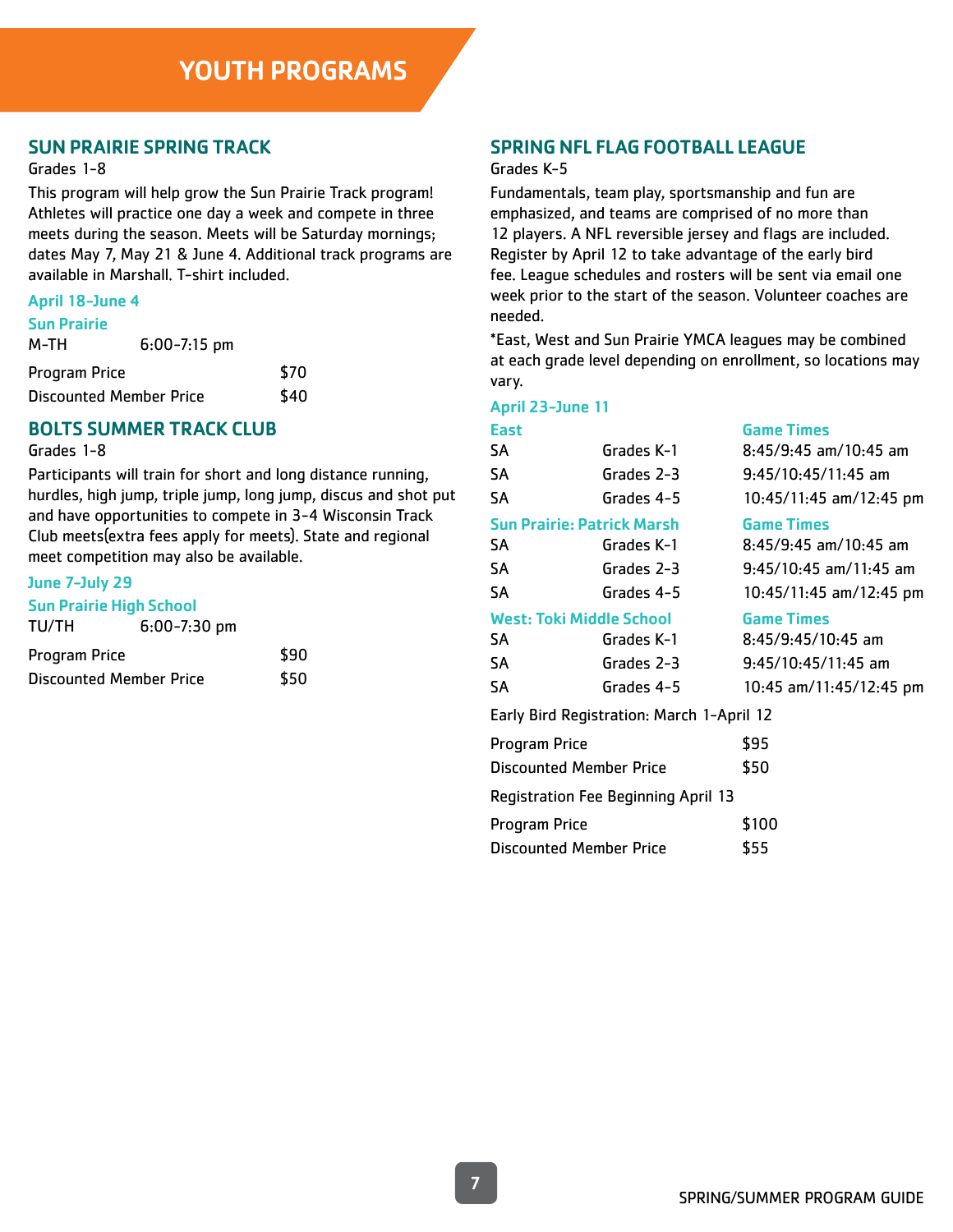# YOUTH PROGRAMS

# LEVEL 1 3 V 3 SUMMER SLAM RECREATIONAL BASKETBALL LEAGUE

### Grades K-3

This six-week league focuses on skill development, teamwork and most of all fun! The league stresses basic fundamentals in a non-competitive environment. Teams are comprised of no more than 12 players. Team t-shirts are included. Two weeks of practice and four weeks of games; game times vary each week. Team or coach requests may not be guaranteed for those registering after the early-bird registration dates (see below). Volunteer coaches are needed. Grades are for the 2021-22 school year.

#### July 19-August 25

| East                                   |                  | <b>Game Times</b> |  |
|----------------------------------------|------------------|-------------------|--|
| TU                                     | Grades K-1 Coed  | 5:30/6:30 pm      |  |
| TU                                     | Grades 2-3 Girls | 5:30/6:30 pm      |  |
| TН                                     | Grades 2-3 Boys  | 5:30/6:30 pm      |  |
| <b>Sun Prairie</b>                     |                  | <b>Game Times</b> |  |
| TU                                     | Grades K-1 Coed  | $5:30/6:30$ pm    |  |
| TU                                     | Grades 2-3 Girls | 5:30/6:30 pm      |  |
| TН                                     | Grades 2-3 Boys  | 5:30/6:30 pm      |  |
| West                                   |                  | <b>Game Times</b> |  |
| TU                                     | Grades K-1 Coed  | 5:30/6:30 pm      |  |
| TU                                     | Grades 2-3 Girls | 5:30/6:30 pm      |  |
| тн                                     | Grades 2-3 Boys  | 5:30/6:30 pm      |  |
| Early Bird Registration: May 2-July 11 |                  |                   |  |
| Program Price                          |                  | \$60              |  |

| \$30                                |
|-------------------------------------|
| Registration Fees Beginning July 12 |
| \$70                                |
| \$40                                |
|                                     |



# ROOKIES BASKETBALL

#### Ages 5-9

The Rookies program teaches the basics through structured drills and game play. Ages 5-6 use 8-foot hoops; Ages 7-9 use 9-foot hoops; and all groups use a junior-sized ball to help all participants succeed.

#### April 11-May 29 May 30-July 17

| <b>May 30-July 17</b>          |            |                  |  |
|--------------------------------|------------|------------------|--|
| East                           |            |                  |  |
| м                              | Ages 5-6   | $4:00 - 4:45$ pm |  |
| м                              | Ages 7-9   | $4:45 - 5:30$ pm |  |
| м                              | Ages 10-12 | $5:30-6:15$ pm   |  |
| <b>Sun Prairie</b>             |            |                  |  |
| TU                             | Ages 5-6   | $4:00 - 4:45$ pm |  |
| TU                             | Ages 7-9   | $4:45 - 5:30$ pm |  |
| TU                             | Ages 10-12 | 5:30-6:15 pm     |  |
| West                           |            |                  |  |
| TU                             | Ages 5-6   | $4:00 - 4:45$ pm |  |
| TU                             | Ages 7-9   | 4:45-5:30 pm     |  |
| TU                             | Ages 10-12 | $5:30-6:15$ pm   |  |
| Program Price                  |            | \$60             |  |
| <b>Discounted Member Price</b> |            | \$30             |  |
|                                |            |                  |  |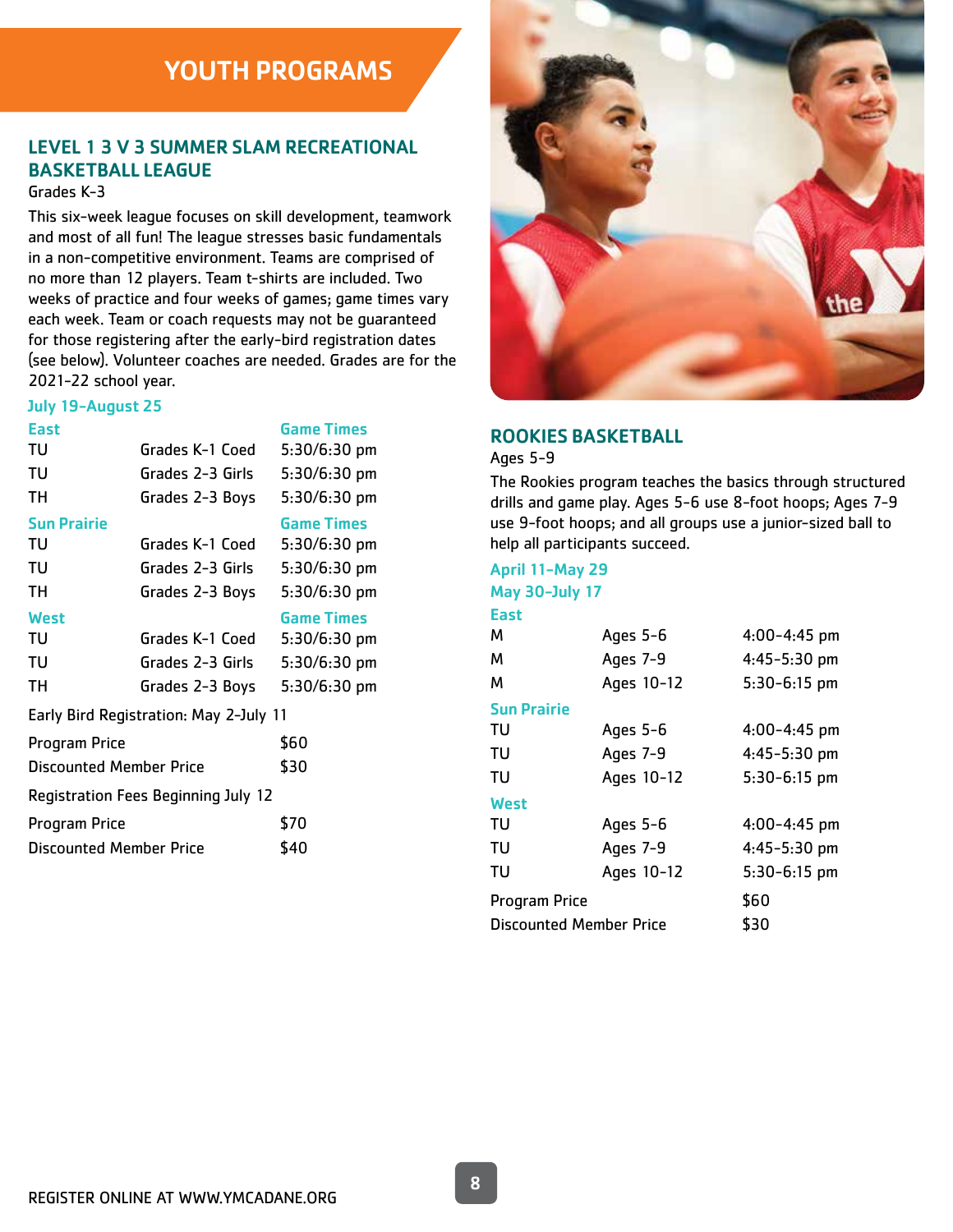# DISC GOLF

#### Ages 8-14

Learn the fundamentals of one of the world's fastest growing sports! This class will focus on basic fundamentals, rules and etiquette, basic throwing and putting techniques, scoring and use of equipment. Disc golf equipment will be provided. Parent participation encouraged but not required.

#### June 6-July 25

| $\sim$<br>r<br>EIVer<br>an :<br>a sa |
|--------------------------------------|
|--------------------------------------|

| м                              | $5:00 - 6:00$ pm |      |
|--------------------------------|------------------|------|
| Program Price                  |                  | \$60 |
| <b>Discounted Member Price</b> |                  | \$30 |

# SOCCER SKILLS SPRING TRAINING

Ages 4-10



We teach the fundamentals of soccer at the team level while emphasizing teamwork and fun!

#### April 11-May 29

| East                           |                                     | <b>Game Times</b> |
|--------------------------------|-------------------------------------|-------------------|
| W                              | Ages 4-6                            | $5:30-6:15$ pm    |
| W                              | Ages 7-10                           | $6:15 - 7:00$ pm  |
| <b>West: Huegel Park</b>       |                                     | <b>Game Times</b> |
| W                              | Ages 4-6                            | $5:30-6:15$ pm    |
| W                              | Ages 7-10                           | $6:15 - 7:00$ pm  |
|                                | <b>Sun Prairie: Northside Elem.</b> | <b>Game Times</b> |
| тн                             | Ages 4-6                            | 5:00-5:45 pm      |
| TН                             | Ages 7-10                           | 5:45-6:30 pm      |
| Program Price                  |                                     | \$60              |
| <b>Discounted Member Price</b> |                                     | \$30              |
|                                |                                     |                   |

# SUMMER SOCCER LEAGUE

#### Ages 4-10

We teach the fundamentals of soccer at the team level while emphasizing teamwork and fun! We'll have two weeks of practice followed by five weeks of game play. Game times rotating weekly. Volunteer coaches are needed. 7-10 year olds might combine with West to form a league, depending on enrollments.

#### May 30-July 17

| <b>East</b>                    |           | <b>Game Times</b> |
|--------------------------------|-----------|-------------------|
| W                              | Ages 4-6  | $5:30/6:15$ pm    |
| W                              | Ages 7-10 | $6:15/7:15$ pm    |
| <b>West: Huegel Park</b>       |           | <b>Game Times</b> |
| W                              | Ages 4-6  | $5:30/6:15$ pm    |
| W                              | Ages 7-10 | $6:15/7:15$ pm    |
| <b>Sun Prairie: TBA</b>        |           | <b>Game Times</b> |
| тн                             | Ages 4-6  | 5:00-5:45 pm      |
| тн                             | Ages 7-10 | 5:45-6:30 pm      |
| Program Price                  |           | \$60              |
| <b>Discounted Member Price</b> |           | \$30              |
|                                |           |                   |

# YOUTH FITNESS

#### Ages 8-12

Small group training class that offers a sampling of many fitness components including agility, balance, strength, flexibility and cardio activities.

| April 11-May 29                |              |      |
|--------------------------------|--------------|------|
| <b>May 30-July 17</b>          |              |      |
| July 18-September 4            |              |      |
| <b>Sun Prairie</b><br>тн       | 4:30-5:00 pm |      |
| West<br>тн                     | 4:30-5:00 pm |      |
| Program Price                  |              | \$70 |
| <b>Discounted Member Price</b> |              | \$35 |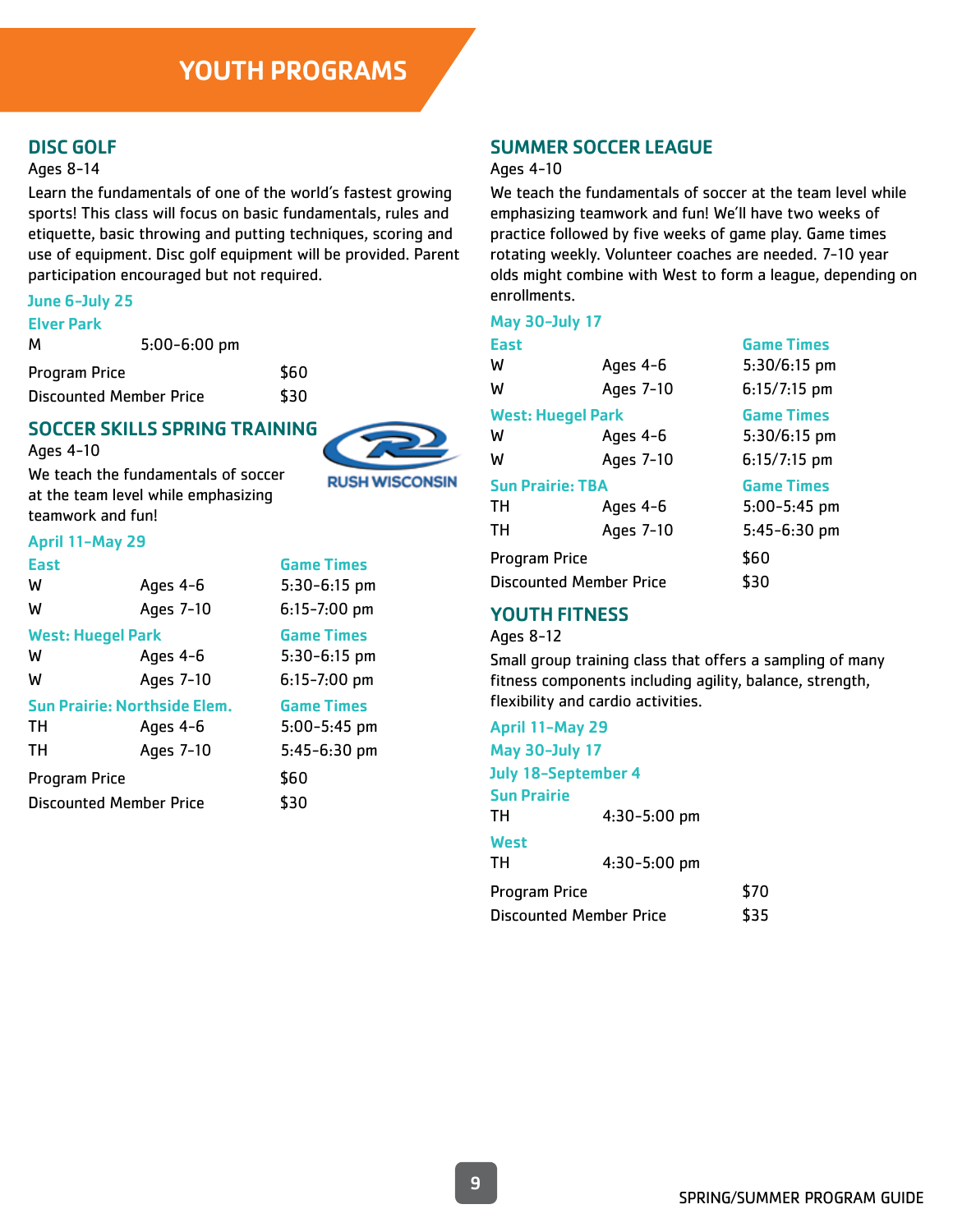# MX4 YOUTH PERFORMANCE

Ages 10-14

The MX4 Training System merges cutting-edge equipment with unique, functional training movements to deliver a superior exercise experience. Each 30-minute session will develop and enhance athletic performance by focusing on: Coordination, Strength, Improved Agility, Performance while decreasing susceptibility to injury by enhancing joint stability.

#### April 11-May 29 May 30-July 17

| <b>MAY JU-JUIY 17</b>   |                  |      |
|-------------------------|------------------|------|
| July 18-September 4     |                  |      |
| East                    |                  |      |
| TU                      | $4:15 - 4:45$ pm |      |
| Program Price           |                  | \$50 |
| Discounted Member Price |                  | \$25 |

# ROLLER SKATING DROP-IN



Bring your own skates, pads and helmets! We will provide the space and the disco lights!

|                      | <b>Sun Prairie - Starting April 15-June 10</b> |             |
|----------------------|------------------------------------------------|-------------|
| F                    | $5:00 - 7:00$ pm                               |             |
| <b>Program Price</b> |                                                | \$5         |
|                      | Discounted Member Price                        | <b>FREE</b> |

# EAST Y LANCER YOUTH FOOTBALL

#### Grades 4-8

All ages

Join the growing tradition of Lancer Youth football. Athletes will learn all the fundamentals of tackle football while competing in the Dane County Area Youth Football League. The league stresses the importance of proper technique, player safety, teamwork and positive attitude. Practices will be held during the week at times designated by the coach. Games will take place on Saturdays. Teams are coached by USA Heads Up Tackle certified coaches. Players must attend school or live within the La Follette High School District to participate. Grade levels based on 2022-23 school year.

# August 2-October 15

|  | Early Bird Registration: March 14-July 10 |  |  |
|--|-------------------------------------------|--|--|
|  |                                           |  |  |
|  |                                           |  |  |

| Program Price                      | \$250 |
|------------------------------------|-------|
| <b>Discounted Member Price</b>     | \$200 |
| Registration Fee Beginning July 11 |       |
| <b>Program Price</b>               | \$275 |
| <b>Discounted Member Price</b>     | \$225 |

# FRIDAY YOUTH NIGHTS

#### Ages 8-14

This is a free community event for kids to foster a sense of community, inclusion, and empowerment. There will be community partners at each night along with planned activities and dinner.

East/West

| June 17            | 5:00-8:00 pm |
|--------------------|--------------|
| July 15            | 5:00-8:00 pm |
| August 19          | 5:00-8:00 pm |
| <b>Sun Prairie</b> |              |
| June 17            | 5:00-8:00 pm |
| June 24            | 5:00-8:00 pm |
| July 8             | 5:00-8:00 pm |
| July 15            | 5:00-8:00 pm |
| July 22            | 5:00-8:00 pm |

# FREE & OPEN TO ALL

# LANCER BASKETBALL CLINIC

#### Grades 4-8

Clinics consist of structured drills to improve individual skills, all led by La Follette High School Varsity Basketball staff. Grade level is for 2022-2023 school year. Fee includes t-shirt.

### June 13-16

| East                           |                 |
|--------------------------------|-----------------|
| Boys Grades 4-6                | $9:00-11:30$ am |
| Boys Grades 7-8                | 12:00-2:30 pm   |
| Program Price                  | \$95            |
| <b>Discounted Member Price</b> | \$55            |

# LANCER FOOTBALL YOUTH CAMP

Grades 4-9

The camp philosophy is to provide solid fundamental football skills in a non-contact atmosphere. Our focus is to expose campers to the basics of the sport of football. We envision each camper to reach their fullest potential and enjoy the rewards that the sport of football has to offer. Grades are based off 2020-21 school year. Includes t-shirt and mouth guard.

July 11-12 LaFollette Football Field W-TH 5:00-8:00 pm

Program Fee \$20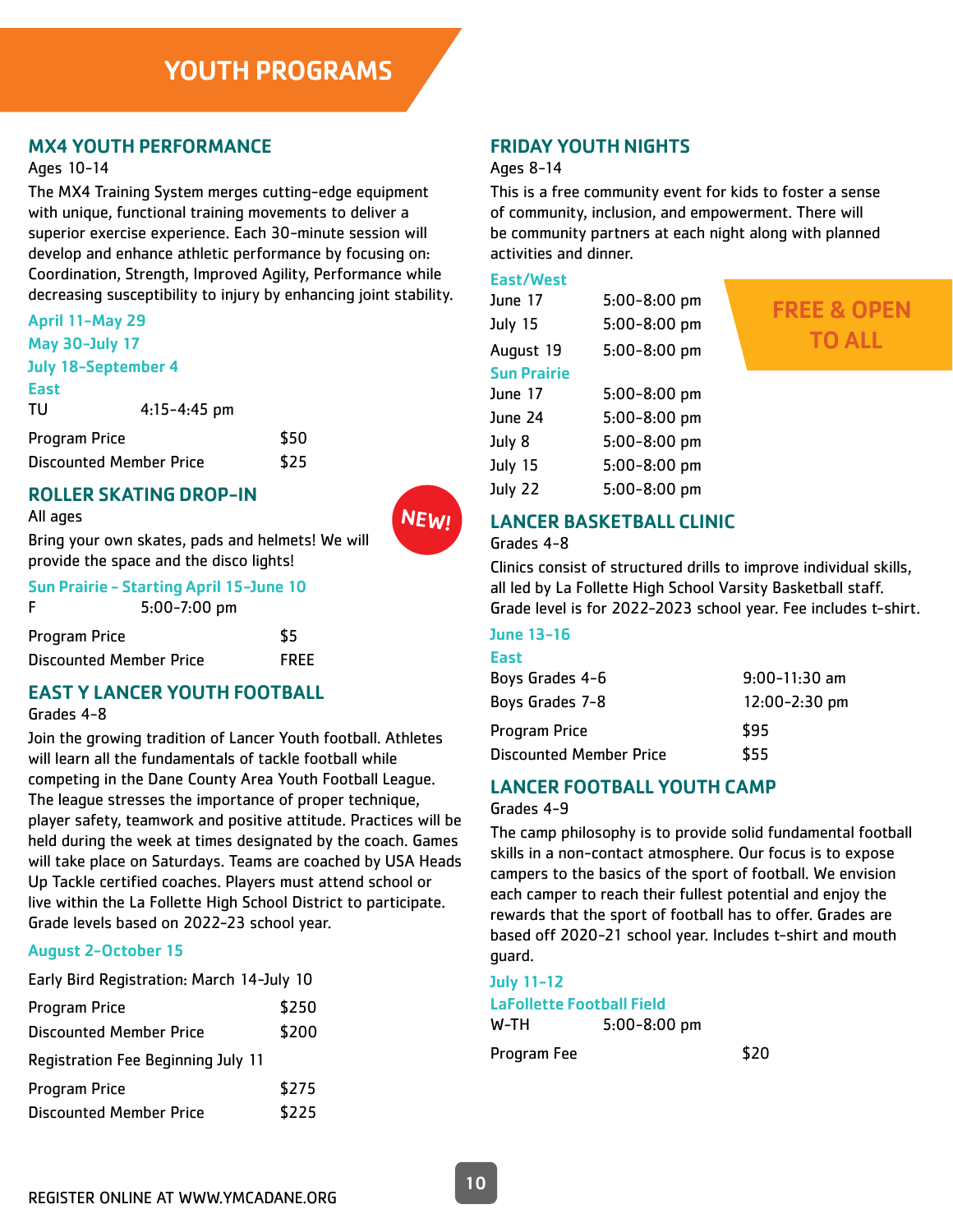# TEEN SPORTS CONDITIONING

Ages 13-15

Designed to help your child cross-train, improve movement, improve strength and increase confidence. This is a FUN way to improve balance, speed, quickness, agility and strength while reducing the risk of injury.

# April 22-June 9

| East/West                      |                    |      |
|--------------------------------|--------------------|------|
| W                              | $4:15 - 5:00$ pm   |      |
| Program Price                  |                    | \$90 |
| <b>Discounted Member Price</b> |                    | \$45 |
| <b>June 10-July 21</b>         |                    |      |
| July 22-September 1            |                    |      |
| East/West                      |                    |      |
| м                              | $10:00 - 10:45$ am |      |
| W                              | 4:15-5:00 pm       |      |
| Program Price                  |                    | \$80 |
| <b>Discounted Member Price</b> |                    | \$40 |
| June 10-July 21                |                    |      |
| <b>Sun Prairie</b>             |                    |      |
| W                              | 10:00-10:45 am     |      |
| Program Price                  |                    | \$80 |
| <b>Discounted Member Price</b> |                    | \$40 |
|                                |                    |      |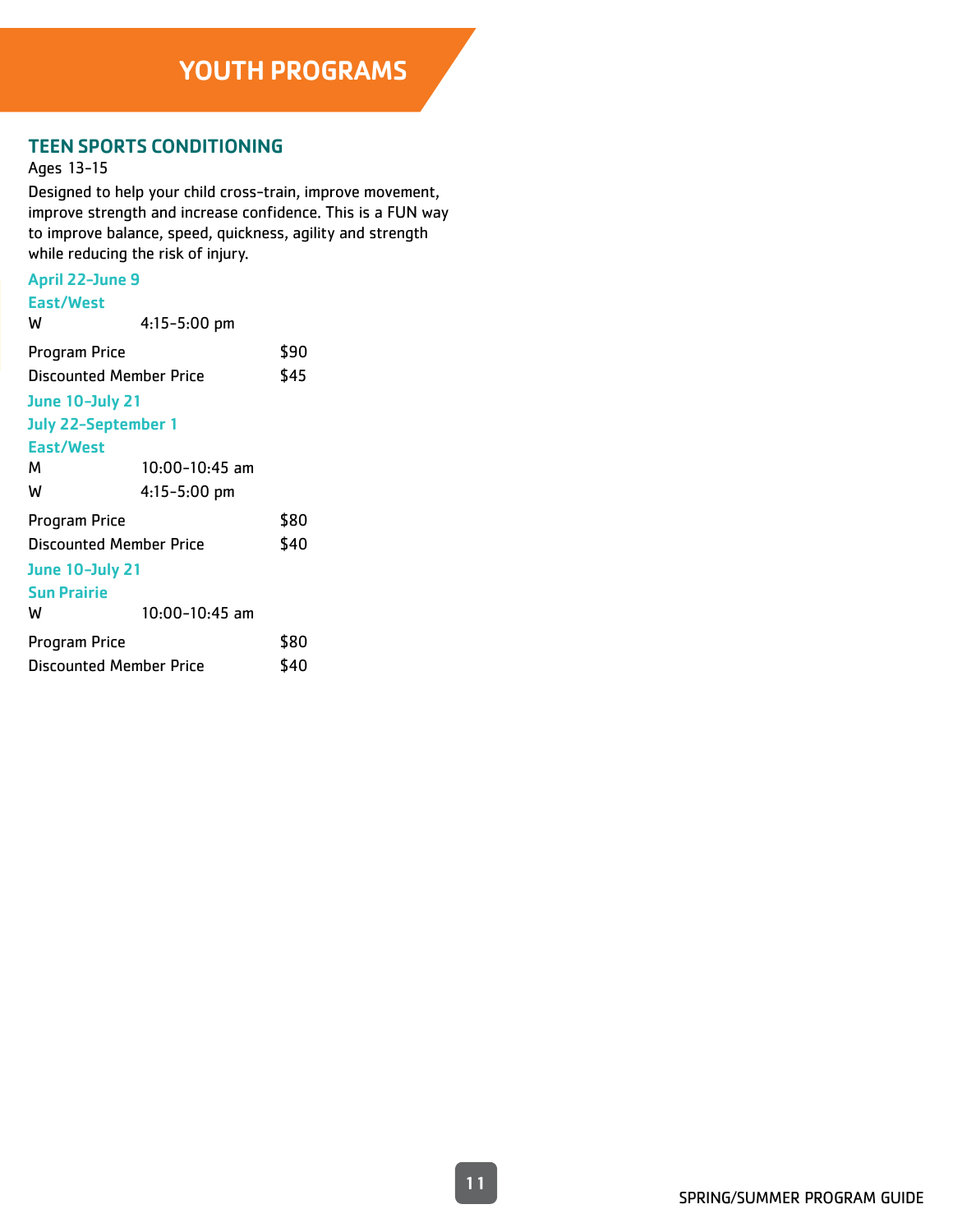# KARATE-YOUTH

#### Ages 4-7

The focus of this program is to create a fun way to provide agility based foundational skills such as balance, strength and flexibility.

| April 11-May 29                |                   |       |  |
|--------------------------------|-------------------|-------|--|
| <b>May 30-July 17</b>          |                   |       |  |
| July 18-September 4            |                   |       |  |
| <b>East</b>                    |                   |       |  |
| M/W                            | $5:00 - 6:00$ pm  |       |  |
| <b>Program Price</b>           |                   | \$150 |  |
| Discounted Member Price        |                   | \$90  |  |
| <b>Sun Prairie</b>             |                   |       |  |
| TН                             | $6:00 - 6:45$ pm  |       |  |
| <b>SA</b>                      | 11:30 am-12:15 pm |       |  |
| <b>Program Price</b>           |                   | \$80  |  |
| <b>Discounted Member Price</b> |                   | \$45  |  |

# KARATE-SCHOOL AGE

#### Ages 8-12

Our focus will be on humility and kindness to instill positive values. They will learn how to use martial arts to have a sense of household pride and respect for their own personal growth.

| April 11-May 29                |       |
|--------------------------------|-------|
| <b>May 30-July 17</b>          |       |
| <b>July 18-September 4</b>     |       |
| $6:00 - 7:00$ pm               |       |
|                                | \$150 |
| Discounted Member Price        | \$90  |
|                                |       |
| $6:45 - 7:45$ pm               |       |
| $12:15 - 1:15$ pm              |       |
|                                | \$80  |
| <b>Discounted Member Price</b> |       |
|                                |       |

# KARATE-TEEN/ADULT

#### Ages 13+

The adults will be provided with a sense of control over one's life in a self-defense focused class. The goal is to encourage self-discovery in a safe and respectful learning environment.

| April 11-May 29            |                                |       |
|----------------------------|--------------------------------|-------|
| <b>May 30-July 17</b>      |                                |       |
| <b>July 18-September 4</b> |                                |       |
| <b>East</b>                |                                |       |
| M/W                        | 7:00-8:00 pm                   |       |
| <b>Program Price</b>       |                                | \$150 |
|                            | <b>Discounted Member Price</b> | \$90  |

# OKINAWAN KARATE

#### Ages 7+

Emphasis is on traditional formal exercise (Kata), advanced techniques and self-defense with an introduction to kobudo (bo and sai). Participants should have knowledge of Kata through Pinan Shodan or have approval by the instructor. Families welcome. Students will have the opportunity to acquire their green, brown, and/or black belts in advanced level classes.

April 11-May 29 May 30-July 17

#### July 18-September 4

| ×<br>ш |
|--------|
| ____   |

| W                              | $6:30-7:15$ pm   | <b>Beginner</b> |
|--------------------------------|------------------|-----------------|
| W                              | $7:30 - 8:15$ pm | Intermediate    |
| Program Price                  |                  | \$80            |
| <b>Discounted Member Price</b> |                  | \$40            |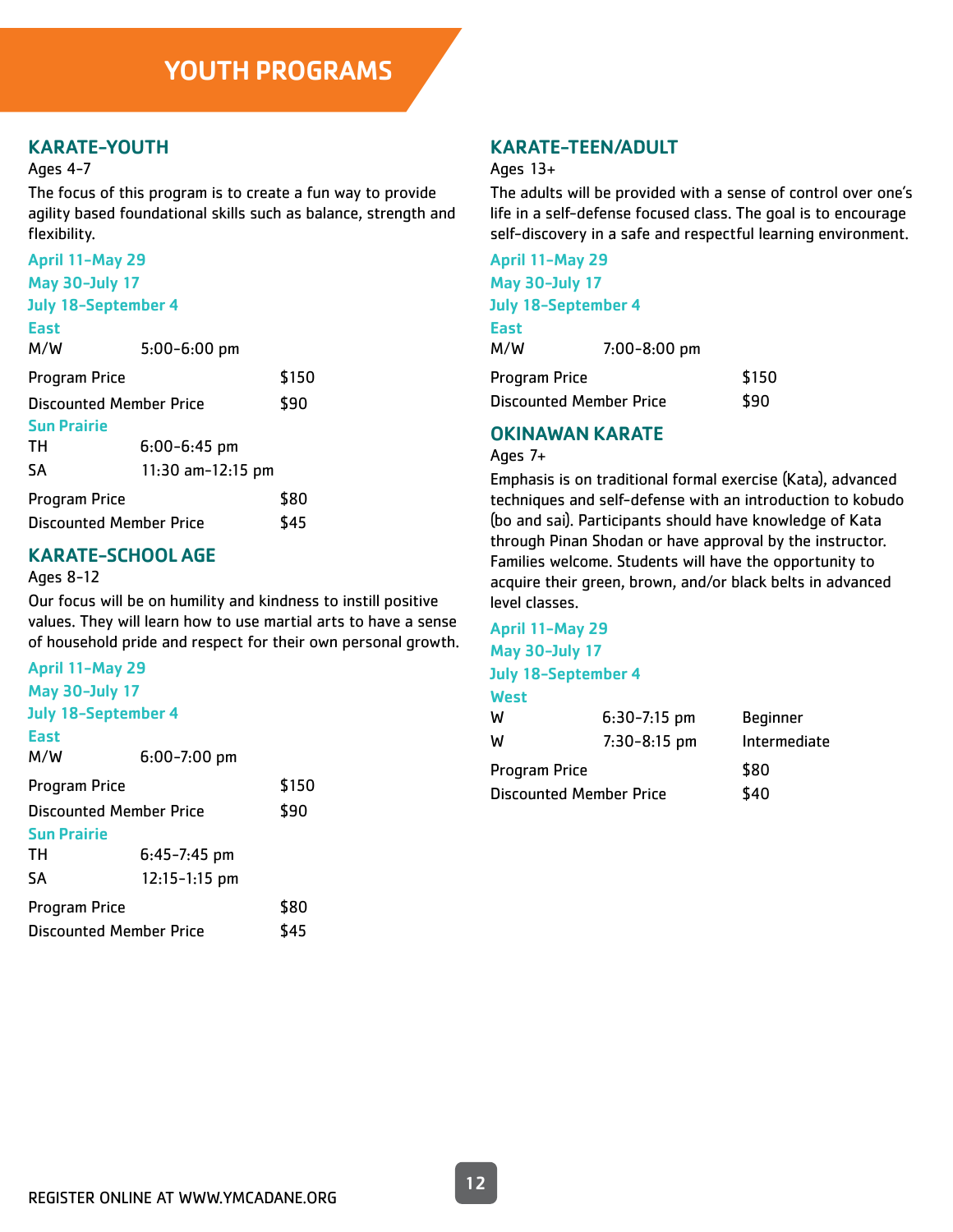# ADULT RECREATION

# PICKLEBALL DROP-IN

Ages 18+ Beginners welcome.

East

TU/F 1:00-3:00 pm

Sun Prairie TU/TH 1:00-3:00 pm

**West** 

TU/TH 12:00-2:00 pm

Program Price \$5 Discounted Member Price FREE

# OPEN WALLYBALL DROP-IN

Ages 18+

Have a great time playing volleyball with a beach ball in the racquetball courts.

**West** 

TU/F 9:00-11:00 am

| Program Price                  | \$5         |
|--------------------------------|-------------|
| <b>Discounted Member Price</b> | <b>FREE</b> |

# WATER VOLLEYBALL DROP-IN

Ages 18+

Join us for open adult water volleyball.

East M/W/F 2:00-3:00 pm

Y Members Only FREE

# BADMINTON DROP-IN

Ages 18+ Join us for adult badminton.

# Sun Prairie

TU/TH 8:00-9:00 pm SU 9:00-11:00 am **West** M/W 8:00-9:00 pm Program Price \$5 Discounted Member Price FREE

# ADULT BASKETBALL DROP-IN

#### Ages 18+

Beginners are welcome and all equipment is provided.

#### East

TU/TH/S 6:00-8:00 am M/W/F 11:00-1:00 pm Sun Prairie W/F 12:00-1:30 pm **West** M/W/F 6:00-8:00 am M/W/F 12:00-2:00 pm

Program Price \$5 Discounted Member Price FREE

# ROLLER SKATING DROP-IN

All ages

Bring your own skates, pads and helmets! We will provide the space and the disco lights!

# Sun Prairie - Starting April 15-June 10

| F                       | $5:00 - 7:00$ pm |             |
|-------------------------|------------------|-------------|
| Program Price           |                  | \$5         |
| Discounted Member Price |                  | <b>FREE</b> |

**NEW!**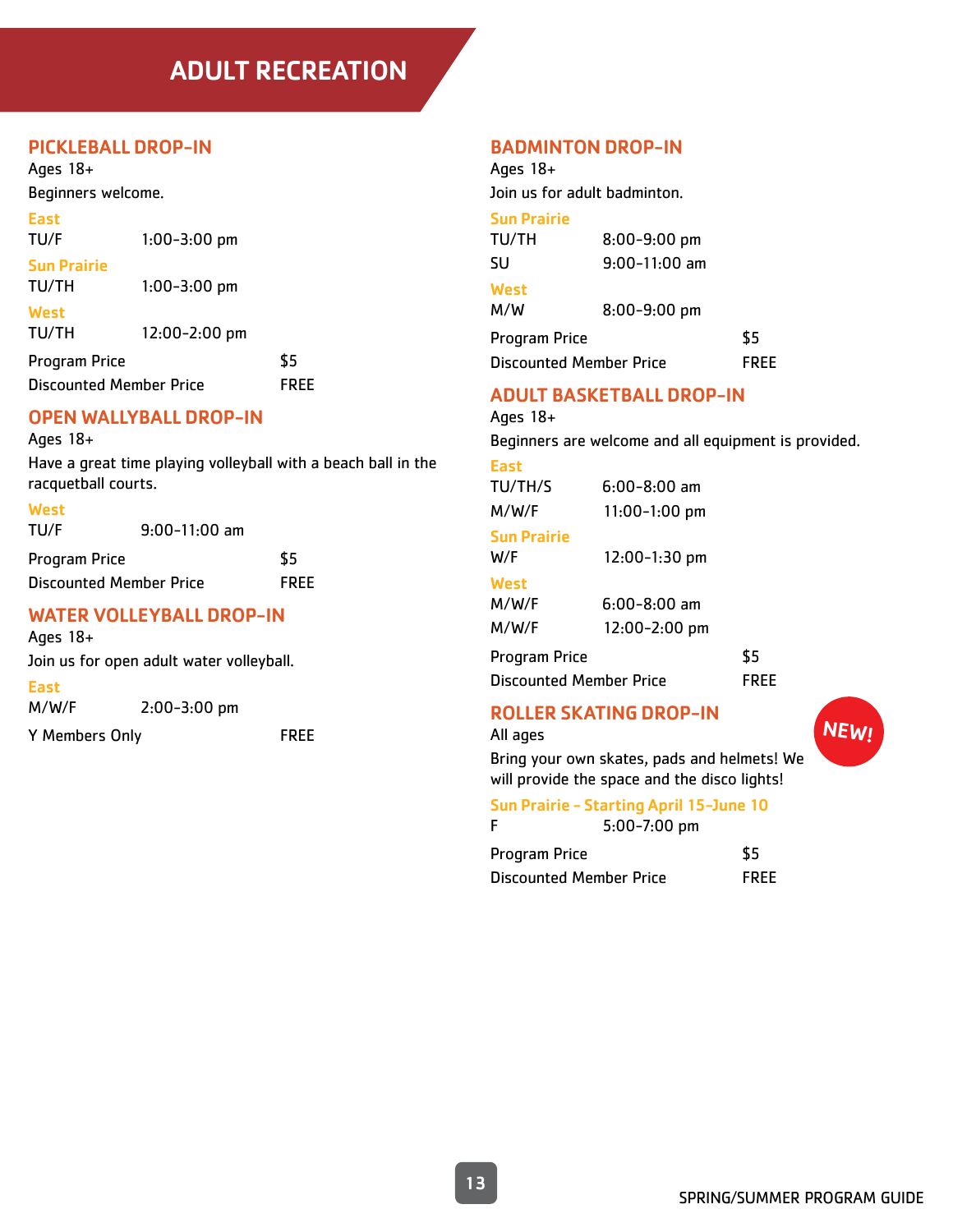#### AMRAP

"As Many Reps/Rounds As Possible" is a bodyweight class that will challenge your agility and coordination while getting your heart pumping!

#### BALANCE & FLOW

A gentle blend of Tai Chi, Yoga, strength, balance and mobility exercises. No equipment needed.

#### BASIC STRENGTH

A full body strength workout. Hitting all muscle groups using multiple modalities, tempos and rest breaks. Improve your technique and learn how to stress your body the right way!

#### BODYPUMP™

THE ORIGINAL BARBELL CLASS™, delivering the ideal workout for anyone looking to get lean, toned and fit – fast.

#### BODYPUMP™ EXPRESS

A 30-45 minute abbreviated version of THE ORIGINAL BARBELL CLASSTM proven to build strength and overall fitness.

#### BOOT CAMP

High-intensity, cross-training workout that may include strength, cardio, interval circuits, agility training and more.

#### LES MILLS CORE™

A 30-minute workout with resistance tubes and weight plates, as well as body weight exercises, to tone your abs, hips, glutes and lower back.

#### FIT FOR LIFE CARDIO

An aerobics class that's safe, heart-healthy and gentle on the joints. The workout includes easy-to-follow, low- impact movement and upper-body strength, abdominal conditioning, stretching and relaxation exercises.

#### FIT FOR LIFE STEP & STRENGTH

A blend of low impact cardiovascular workout utilizing an adjustable step and basic strength training with various equipment.

#### GENTLE YOGA

This class helps improve flexibility, muscular strength, posture and alignment. Great for beginners and those looking for a slower pace.

#### GROUP CYCLING

You'll take on a variety of unique rides focusing on distance, watts, calories and RPMs, all in a fun group environment.

#### **INSANITY®**

A cardio class based on max interval training makes the most of your workout time. No equipment or weights are needed.

#### INSANITY®-CORE® COMBO

A combination of two great workouts in one!

#### FIT FOR LIFE CARDIO DANCE

Exercise to fun, motivating music utilizing the rhythm to increase your heart rate, improve agility and coordination. Dance like no one is watching because we can't see you!

#### STRENGTH FUSION

A workout employing stability balls, hand weights, body bars and resistance bands to sculpt, define and tone the upper and lower body.

#### TAI CHI

A series of gentle physical exercises and stretches. Each posture flows into the next without pause, ensuring that your body is in constant motion. Sometimes described as meditation in motion because it promotes serenity through gentle movements connecting the mind and body.

#### WERQ®

Fiercely fun dance/fitness workout class based on pop, rock and hip-hop music.

#### YOGA FLOW

Join us for a mixture of meditation, breath-work and energizing movement.

#### YOUTH BOOT CAMP

Build strength, stamina, coordination and balance all while having fun! Class is for ages 10+.

#### ZUMBA®

A fusion of Latin, hip-hop and international music dance themes that creates a dynamic, exciting and effective fitness system! It is a mixture of body sculpting movements with easy to follow dance steps.

WATER CLASSES

#### AQUA BLAST

Churn up the white water in this challenging, yet fun shallow water workout. Maximize your training efforts against the resisted properties of the water and enjoy an exercise session that lessens the impact on your joints. Non-swimmers welcome!

#### AQUA ZUMBA®

Join us for a "pool party" workout! Water-based movements that adhere to the Zumba® fusion of Latin, hip-hop and international music.

#### DEEP WATER EXERCISE

Exercise against the resistance of water for an outstanding aerobic workout. Flotation belts provided. Non-swimmers welcome!

#### WATERINMOTION

Shallow water aqua exercise that provides a low-impact, high energy challenge for participants of all ages, skill, and fitness level.

#### WATERINMOTION PLATINUM

A shallow-water, low-impact aqua exercise experience that offers active aging adults and deconditioned participants a fun workout improving cardiovascular endurance, agility, balance, strength, and flexibility.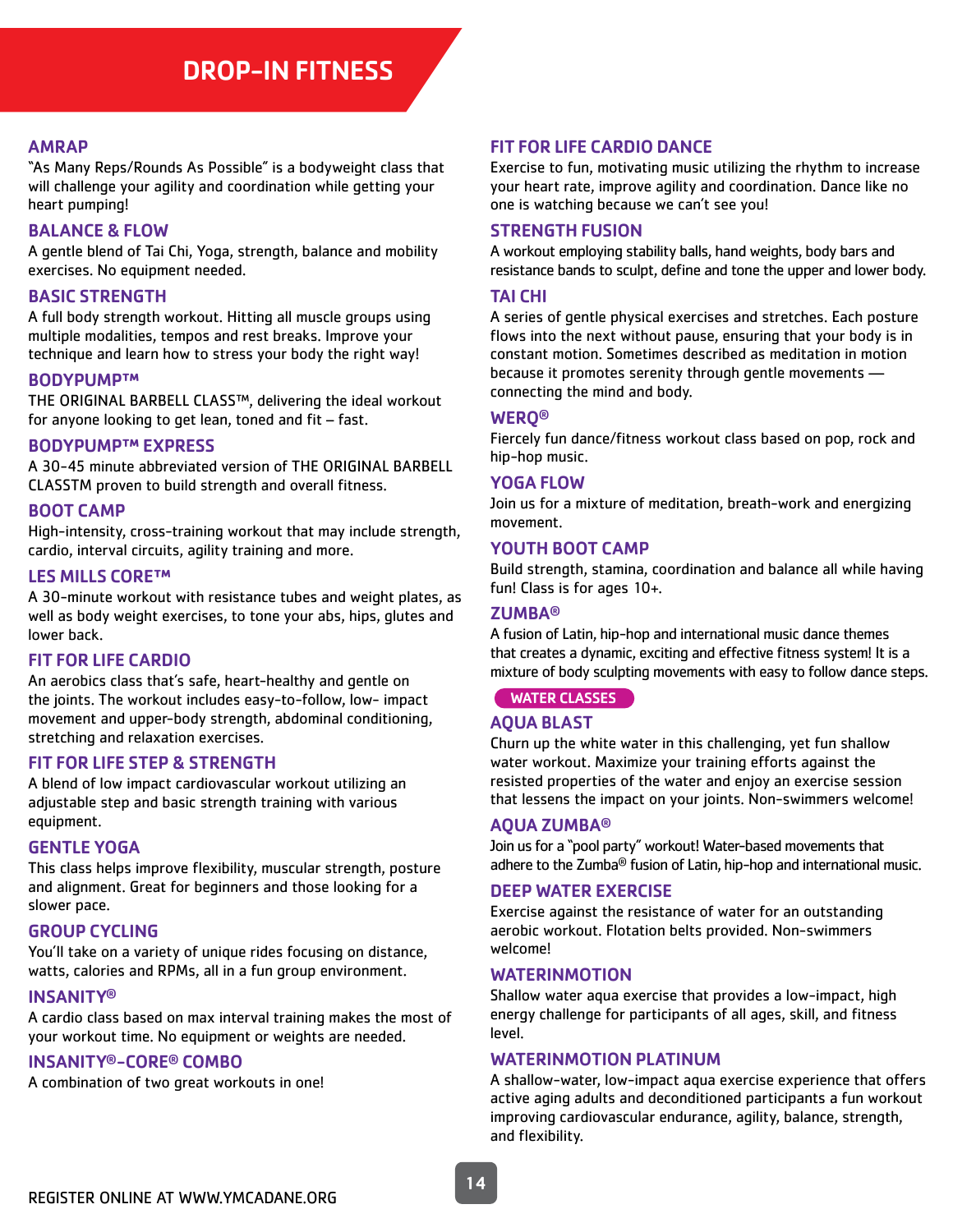# FREE FITNESS ORIENTATION

Ages 16+ | Y Members Only

Need help mapping a general fitness plan? During this appointment with a certified personal trainer, you can:

- Discuss your healthy living goals, interests and concerns
- Learn more about fitness programs, personal training and classes offered and how they can support your goals
- Use our non-invasive InBody scale to determine your body composition

Make your appointment at the front desk or online.

# FREE PARENT/CHILD ORIENTATION

#### Ages 10-12 | Y Members Only

Our younger members receive basic instruction on how to use the cardiovascular equipment in a 30-minute appointment. A parent or guardian must attend with the child, and upon completion, the child will be allowed to use the cardio equipment only while their caregiver is present in the fitness center. Make your personal appointment at the front desk or online.

# FREE TEEN ORIENTATION

Ages 13-15 | Y Members Only

Learn to use weight machines and cardio equipment in the fitness center in a safe and effective manner. Teenagers must complete this Orientation prior to using the Fitness Center. Make your personal appointment at the front desk or online.

### FREE INBODY BODY COMPOSITION

Ages 16+ | Y Members Only

This body composition test shows body fat, BMI (Body Mass Index), dry lean mass, total body water and more. Test results can aid development of an overall health and wellness plan. Make your appointment at the front desk or online.

# WELCOME TO YOUR VIRTUAL YMCA WELCOME TO YOUR VIRTUAL YMCA

Your Virtual YMCA includes access to Virtual Y: LIVE virtual classes with your friends and the local instructor classes with your friends and the local instructors you know and love; PLUS, unlimited access to cutting-edge, and love. classes with your friends and the local ins



# Virtual Y Virtual Y

- See your friends; workout with live, local instructors; and attend special virtual events for  $\blacksquare$ kids, families and active older adults including:
- LIVE fitness classes for all ages and skill levels from LIVE fitness classes for all ages and skill levels from your favorite instructors  $LIVE$  fithess cias • Fitness First: A wide variety of classes and
- $\cdot$  LIVE special/social events for active older adults and family fun! • Live special/social events for ac instructors
- On-demand library of locally created fitness and instructional videos  $V = V \cdot V \cdot \frac{1}{2}$  and  $V = V \cdot V \cdot \frac{1}{2}$  are available right at your final  $V \cdot V \cdot \frac{1}{2}$



# **Pring Soon! Coming Soon!**

**eGym Essential**

eGYM is a system of smart strength equipment  $t$ hat quides vou ren-by- ren through wo that guides you rep-by- rep through workouts.

Learn more and get started at: ymcadane.org/virtual-ymca If your membership is on hold or you are having problems Take the guesswork out of strength training with **CHOOSE YOUR SUBSCRIPTION PLAN:** connected electronic equipment that adjusts to you!

 $S_{\rm eff}$  is the single-single-single-single-single-single-single-single-single-single-single-single-single-single-single-single-single-single-single-single-single-single-single-single-single-single-single-single-single-si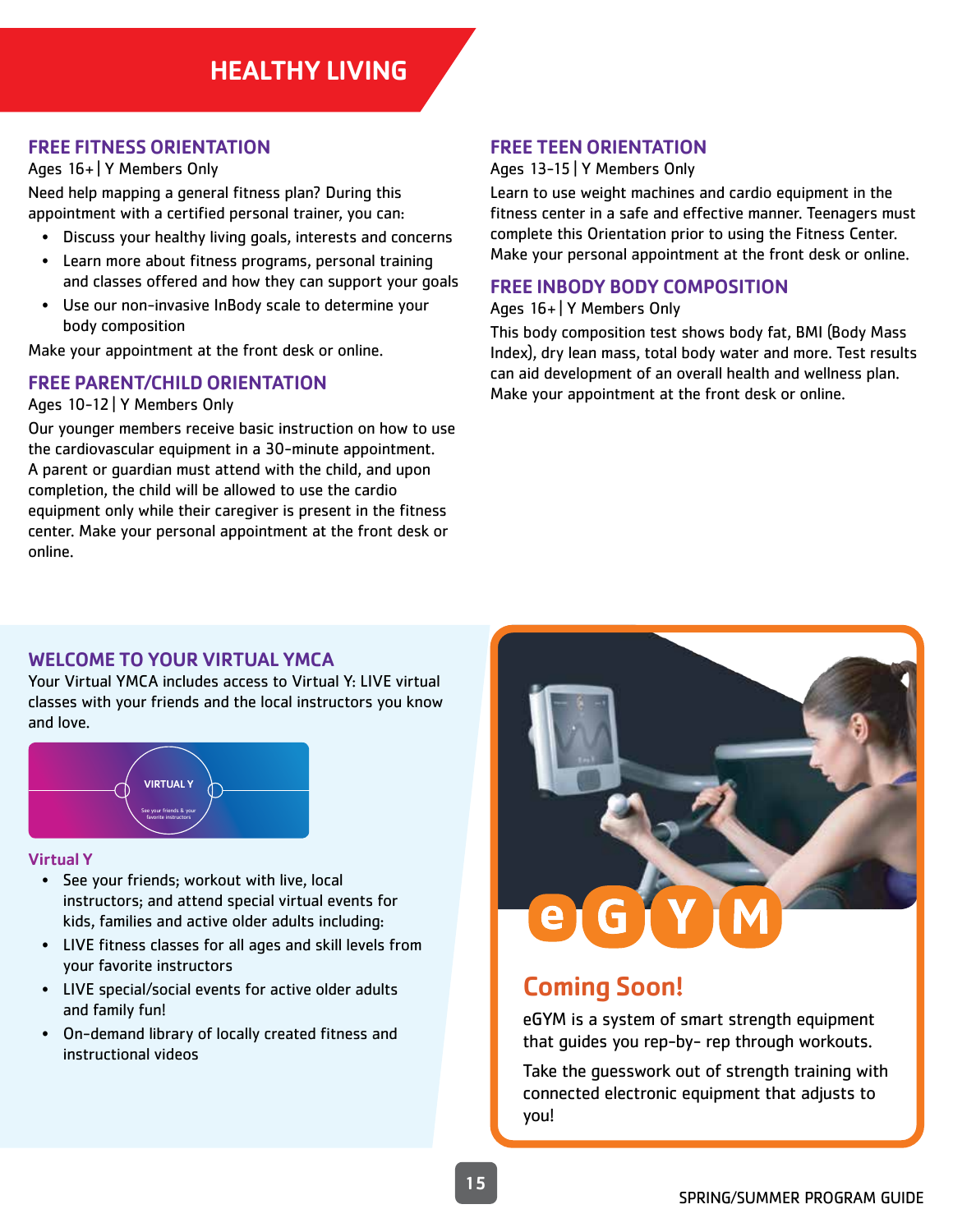# NUTRITION COACHING

Work with a certified nutrition coach to focus on individual nutrition needs, managing micro and macro nutrients, calorie breakdown, behavior modification and how it all translates to a healthy relationship with food for successful, long-term weight and diet management.

Available at East Branch only.

| 30-minute session      | \$35  |
|------------------------|-------|
| (2) 30-minute sessions | \$60  |
| (6) 30-minute sessions | \$150 |

Contact the East Branch Fitness Director to schedule your appointment.

# PERSONAL TRAINING

Get help setting fitness goals and building a personalized exercise program whether you're a gym rookie or seasoned vet. Your trainer will assist with motivation, challenges, change, safety and accountability. Body composition analysis included with personal training purchase. First-time clients must complete an initial Fitness Orientation prior to scheduling.

| 30 minutes              | \$35  |
|-------------------------|-------|
| (2) 30-minute sessions  | \$60  |
| (6) 30-minute sessions  | \$150 |
| (10) 30-minute sessions | \$230 |
| (20) 30-minute sessions | \$440 |

# SENIOR PERSONAL TRAINING

Get help setting fitness goals and building a personalized exercise program that is specific to our actively aging seniors!

| (2) 30-minute sessions | \$50  |
|------------------------|-------|
| (6) 30-minute sessions | \$150 |

# BUDDY TRAINING

Join a personal trainer's expertise with support and motivation from a friend for a fraction of individual training costs.

(10) 30-minute sessions \$270 per training pair

# FOUR CORE COMMUNITY FITNESS

A strength and conditioning program that utilizes constantly varied, functional movements executed at a high intensity. It's a combination of aerobic exercise, interval training, weightlifting, calisthenics and other exercises facilitated by our coaches.

The program is broad and inclusive by design, with universal scalability that makes it an effective fitness solution for any committed individual regardless of experience. So wherever you're at physically, FCCF can work for you because only the load and intensity change; the program does not.

#### **West**

Y Members Only

\$85/month or \$80 with a 12 month commitment

Two Y Members

\$135/month or \$130 with a 12 month commitment

#### On-Ramp Prerequisite Required

All new Four Core Community Fitness clients must attend the introductory on-ramp class, or be able to test out prior to starting.

Learn the essentials of weightlifting with three one-on-one appointments with one of our certified coaches. This can also be used for those that want to learn how to or improve their weightlifting skills.

Y Members Only \$75

# QUEENAX FIT START

Whether you are new to exercise or just need some support getting back on track, this program utilizes our Queenax equipment. Establish a well-rounded workout routine that includes mobility, strength, cardio and flexibility. Learn how to modify and progress movements based on specific needs and goals.

#### Sun Prairie | February 21-March 30

| M/W<br>$10:15 - 11:15$ am |
|---------------------------|
|---------------------------|

| Program Price           | \$250 |
|-------------------------|-------|
| Discounted Member Price | \$125 |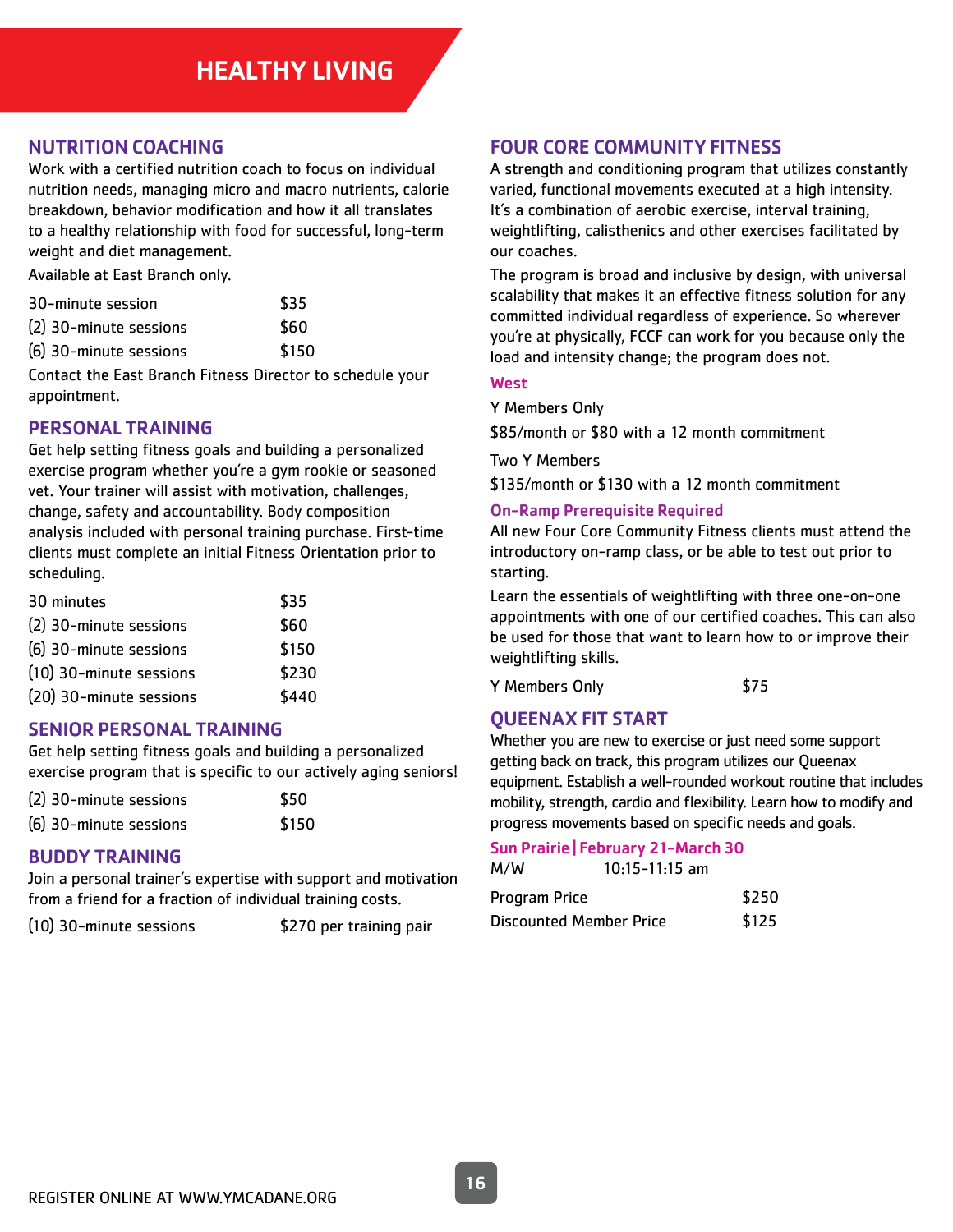# 8-WEEK QUEENAX CIRCUITS

Have fun using the Queenax while getting a great workout that includes strength and cardio circuits. Functional training supports and enhances everyday activities and includes movements such as squats, lunges, pushes, pulls, rotation and core.

Sun Prairie | February 21-March 30 M/W 6:00-6:45 pm

|               | <b>Sun Prairie   March 15-May 5</b> |       |
|---------------|-------------------------------------|-------|
| TU/TH         | $8:00 - 8:45$ am                    |       |
| Program Price |                                     | \$380 |
|               | Discounted Member Price             | \$190 |

# 6 WEEKS TO FITNESS

Whether you are new to exercise or just need some support staying on track, this program will be right for you. Establish a well-rounded workout routine surrounded by like-minded individuals. Learn how to modify and progress movements based on specific needs and goals. Each session of this program will alter the workouts to provide different training styles to offer new challenges to whomever may join.

#### West | April 11-May 18

M/W 9:30-10:30 am M/W 6:45-7:45 pm

#### West | April 12-May 19

| TU/TH | $7:15 - 8:15$ am |
|-------|------------------|
| TU/TH | $12:00-1:00$ pm  |

#### West | May 23-June 29

M/W 9:30-10:30 am M/W 6:45-7:45 pm

West | May 24-June 30 TU/TH 7:30-8:30 am

TU/TH 12:00-1:00 pm

|           | West July 11-August 17 |
|-----------|------------------------|
| 88 / 1. I | הר הו הר ה             |

| M/W | $9:30-10:30$ am  |
|-----|------------------|
| M/W | $6:45 - 7:45$ pm |

#### West | July 12-August 18

| TU/TH                          | $7:30-8:30$ am  |       |
|--------------------------------|-----------------|-------|
| TU/TH                          | $12:00-1:00$ pm |       |
| <b>Program Price</b>           |                 | \$250 |
| <b>Discounted Member Price</b> |                 | \$125 |

# 4-WEEK MAGIC MOBILITY

Are you tired of being stiff and sore? Do you start exercising with great intentions then burn out or get hurt? This short program will help you move better through a combination of foam rolling, preparation and activation exercises that can be utilized before or after workouts or on their own as a recovery workout.

#### Sun Prairie | March 8-29

| TU                      | $6:15 - 7:00$ pm |      |
|-------------------------|------------------|------|
| Program Price           |                  | \$80 |
| Discounted Member Price |                  | \$40 |

# STRENGTH IN 6 TRAINING

#### Ages 16+

Directed by fitness center staff, this small group 6-week program lays the foundation for strength training form, body awareness, and exercise control in 60-minute training sessions. By following the mapped out exercise programs, participants will build strength, stamina and confidence.

#### East | April 11-May 18

| M/W                            | $9:30-10:30$ am  |       |
|--------------------------------|------------------|-------|
| M/W                            | $5:00 - 6:00$ pm |       |
| TU/TH                          | $8:15 - 9:15$ am |       |
| Program Price                  |                  | \$220 |
| <b>Discounted Member Price</b> |                  | \$110 |

# SMALL GROUP TRAINING FOR ACTIVE OLDER ADULTS

Staying active is the key to healthy aging. This 45-minute small group training program focuses on functional strength, balance and mobility. Maximum of 4 participants per 6-week session.

#### East | April 12-May 19

| TU/TH | $9:30-10:15$ am  |
|-------|------------------|
| TU/TH | $10:30-11:15$ am |

#### East | May 31-July 14 \*No classes the week of July 4

| TU/TH | $9:30-10:15$ am  |
|-------|------------------|
| TU/TH | $10:30-11:15$ am |

#### East | July 19-August 25

| TU/TH                   | $9:30-10:15$ am  |       |
|-------------------------|------------------|-------|
| TU/TH                   | $10:30-11:15$ am |       |
| Program Price           |                  | \$192 |
| Discounted Member Price |                  | \$96  |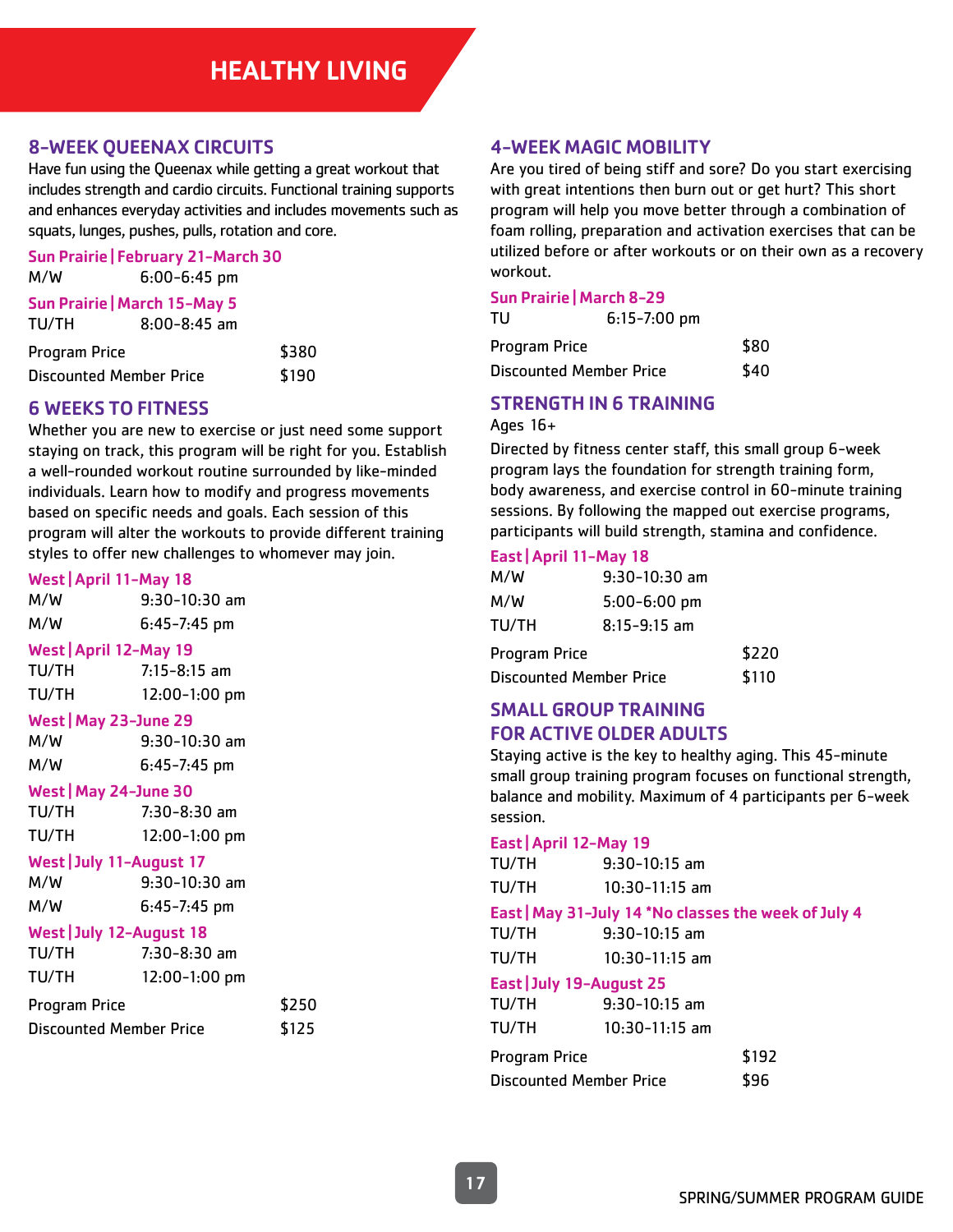# PARENTS NIGHT OUT

Take time for you! This program runs once a month on Friday nights. Each night will have a theme with a movie, snack and project. Pre-registration and payment is required by 5:00 pm the Wednesday before the program. Children must be toilet trained.

#### Sun Prairie | 5:30-8:30 pm

April 15 Wall - E May 20 Inside Out

# East | 5:30-8:30 pm

April 8 Pets United May 13 Moana

#### West | 5:00-8:00 pm

April 22 The Lorax May 20 Big Hero 6

Program Price \$25/first child; \$5 additional child in family additional child in family

Discounted Member Price \$20/first child; \$5

# Y CLUB

#### Ages 10-14

This staffed program provides a safe and inclusive environment for youth to hangout. Attendees can drop-in and leave at any time.

#### Sun Prairie | April 11-May 29

| м                                 | <b>Pixel Art</b>        | 4:00-7:00 pm     |  |
|-----------------------------------|-------------------------|------------------|--|
| TU                                | Dodgeball Club          | 4:00-7:00 pm     |  |
| W                                 | Craft Club              | 4:00-7:00 pm     |  |
| Sun Prairie   May 30-July 17      |                         |                  |  |
| м                                 | <b>Chalk Club</b>       | 4:00-7:00 pm     |  |
| TU                                | <b>Four Square</b>      | 4:00-7:00 pm     |  |
| W                                 | S'more Mania            | 4:00-7:00 pm     |  |
| Sun Prairie   July 18-September 4 |                         |                  |  |
| M                                 | <b>Ultimate Frisbee</b> | $4:00 - 7:00$ pm |  |

| TU                             | <b>Water Days</b> | $4:00 - 7:00$ pm           |
|--------------------------------|-------------------|----------------------------|
| W                              | Fun in the Sun    | $4:00 - 7:00$ pm           |
| <b>Program Price</b>           |                   | <b>Guest Pass Required</b> |
| <b>Discounted Member Price</b> |                   | <b>FREE</b>                |
|                                |                   |                            |

# FUN WITH FRIENDS

#### Ages 3-12

An opportunity for children with most diagnoses and/or disabilities to receive 1:1 attention, to engage with others and for families to receive a needed break. Siblings are welcome to attend as well. All parents are required to stay at the program location and will have an opportunity to engage with other parents and/or participate in other planned activities. Check the website for upcoming registration or reach out to Alley Ballmer if you have any questions at aballmer@ymcadane.org.

# FAMILY PRIME TIME

All Ages-Parents must accompany children

Family Prime Time is an interactive event for families. All members of your family are invited to participate in our activities.

Check our website for days and times.

| <b>Program Price</b>           | Day Pass Required |
|--------------------------------|-------------------|
| <b>Discounted Member Price</b> | <b>FREE</b>       |

# APRIL SHOWERS BRING MAY FLOWERS

Free members only event! Come in and decorate a planter to take home along with a flower.

Sun Prairie

May 13 | 9:00-10:00 am

# CHALK FEST

Join us to cover our parking lot with art work or interactive creations like hopscotch or an obstacle course! Prizes awarded for the top two chalk decorators! Food is available; donations accepted.

#### Sun Prairie

June 12 | 10:00 am-12:30 pm

Open to all \$5/parking stall

NEW!

# ICE CREAM SOCIAL

Free members only event! Come get some ice cream with toppings, hang out and play yard games!

Sun Prairie

August 17 | 5:30-6:30 pm

# ROLLER SKATING DROP-IN

#### All ages

Bring your own skates, pads and helmets! We will provide the space and the disco lights!

# Sun Prairie - Starting April 15-June 10

| $5:00 - 7:00$ pm |
|------------------|
|                  |

| Program Price                  | \$5         |
|--------------------------------|-------------|
| <b>Discounted Member Price</b> | <b>FREE</b> |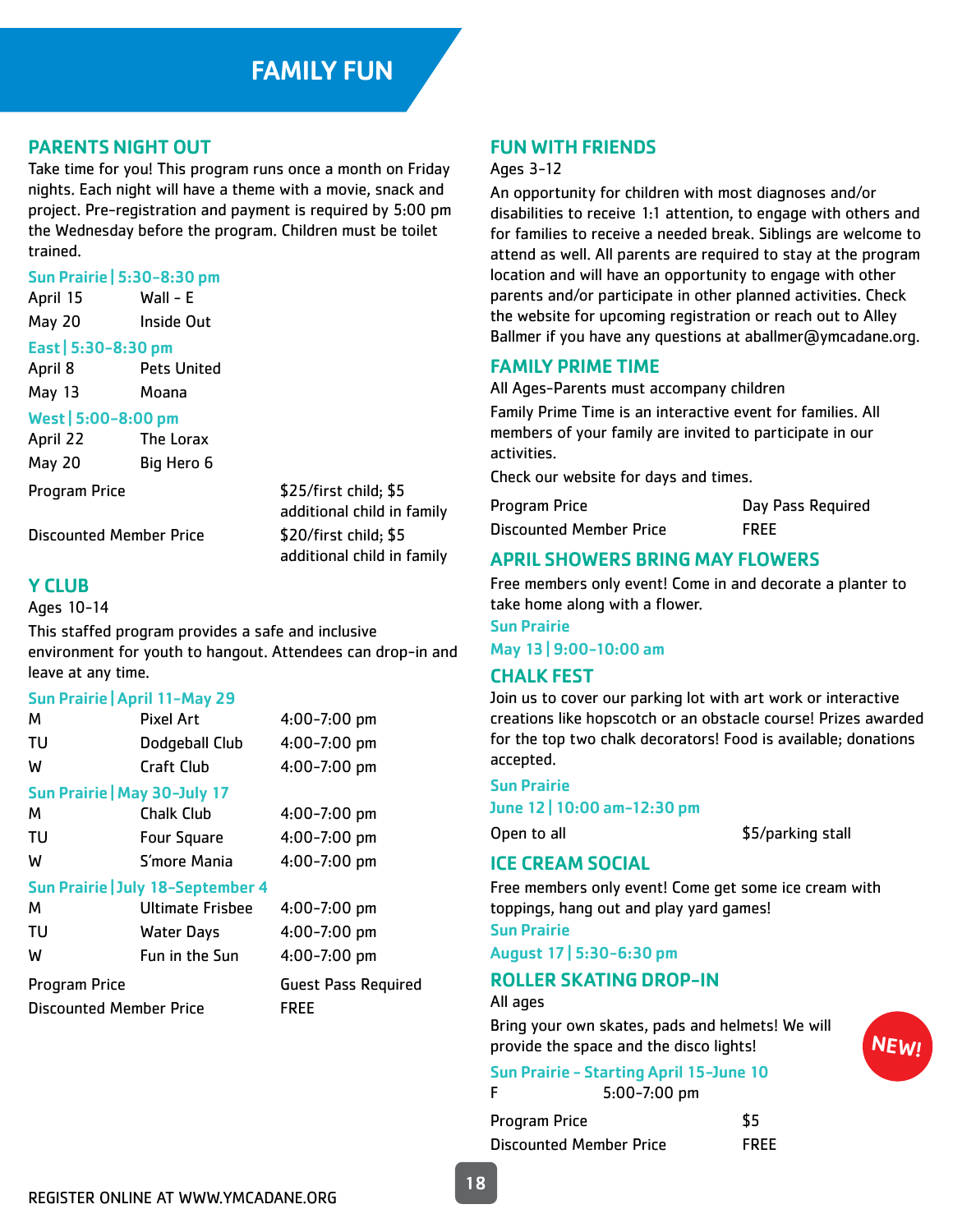# SENIOR SPOTLIGHT

# LIVING WISELY

Ages 18+ | Y Members Only

Do you inspire others to live well? How do you wish to be remembered? Every time someone



passes away, a library is lost and volumes of wisdom and knowledge are gone. Join us for Living Wisely, a personal guide for reflection and self-discovery. Together we will document experiences, nuggets of wisdom, life lessons, traditions and family stories of your life. Once completed you will have written stories to pass on and share with your loved ones, preserving your memories for years to come.

Join us for this three-session program. Facilitators will support you every step of the way.

Pre-registration is required.

East

April 7, 14, & 21 9:30-11:00 am

# SENIOR PERSONAL TRAINING

Get help setting fitness goals and building a personalized exercise program that is specific to our actively aging seniors!

| (2) 30-minute sessions | \$50  |
|------------------------|-------|
| (6) 30-minute sessions | \$150 |

# COFFEE & CONVERSATION

Join us every morning for free coffee and make new friends.

# SENIOR FRIENDLY GROUP EXERCISE

- Balance & Flow
- Fit for Life Cardio
- Fit for Life Step & Strength
- Gentle Yoga
- Senior Cardio Dance
- Tai Chi

# PICKLEBALL DROP-IN

Ages 18+ Beginners welcome.

# East

TU/F 1:00-3:00 pm

Sun Prairie

| TU/TH |  |
|-------|--|

 $1:00 - 3:00$  pm

**West** TU/TH 12:00-2:00 pm Program Price \$5 Discounted Member Price FREE

SMALL GROUP TRAINING FOR ACTIVE OLDER ADULTS

Staying active is the key to healthy aging. This 45-minute small group training program focuses on functional strength, balance and mobility. Maximum of 4 participants per 6-week session.

#### East | April 12-May 19

| TU/TH     | $9:30-10:15$ am  |
|-----------|------------------|
| TU/TH     | $10:30-11:15$ am |
| - - - - - | -----------      |

East | May 31-July 14 \*No classes the week of July 4

| TU/TH | $9:30-10:15$ am  |  |
|-------|------------------|--|
| TU/TH | $10:30-11:15$ am |  |

# East | July 19-August 25

| TU/TH                          | $9:30-10:15$ am  |       |
|--------------------------------|------------------|-------|
| TU/TH                          | $10:30-11:15$ am |       |
| Program Price                  |                  | \$192 |
| <b>Discounted Member Price</b> |                  | \$96  |